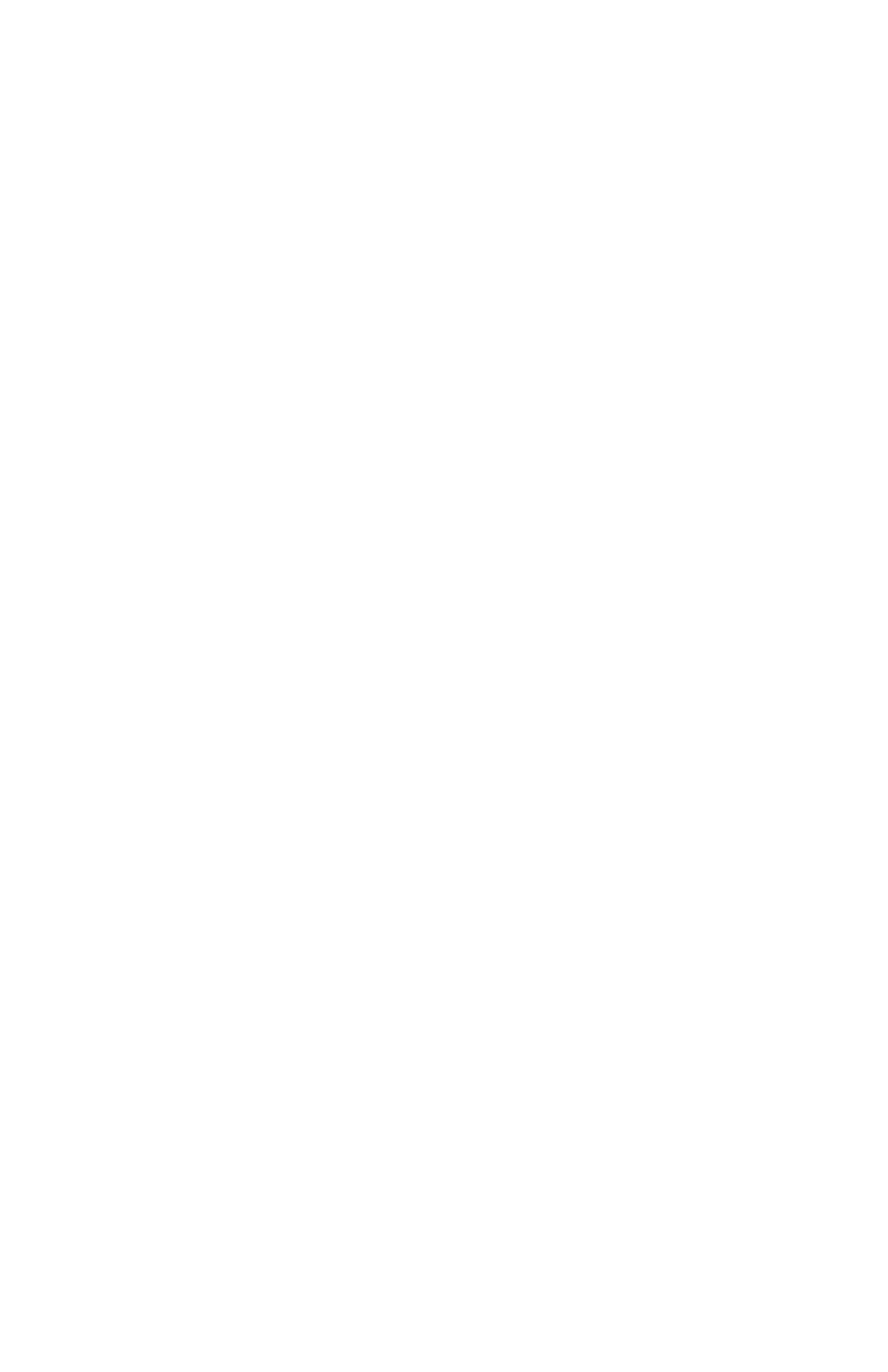

# **Manasota track club**

ManasotaTrackClub.org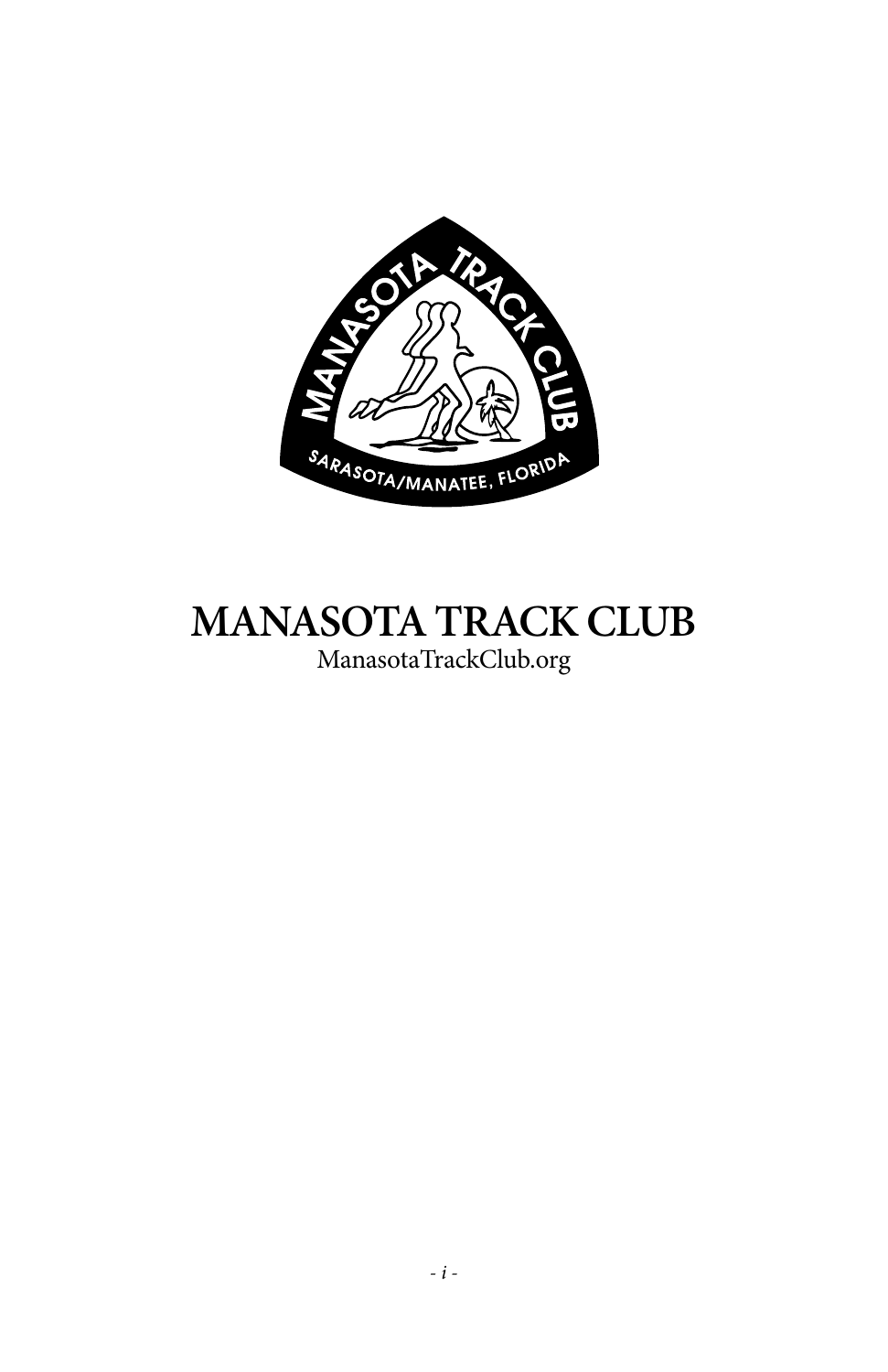# **Preface**

The following pages contain information that should be useful to officers and board members who recognize the fact the Manasota Track Club is a leader among running clubs. We arrived at this position by adhering to sound principles. Since the first formal meeting on May 6, 1975, we have found that certain procedures have worked, others have not. The guidelines set forth in this manual represent some of those that have worked. This is the stuff of tradition. Remember the Manasota Track Club is a volunteer organization and it exists primarily for its member athletes.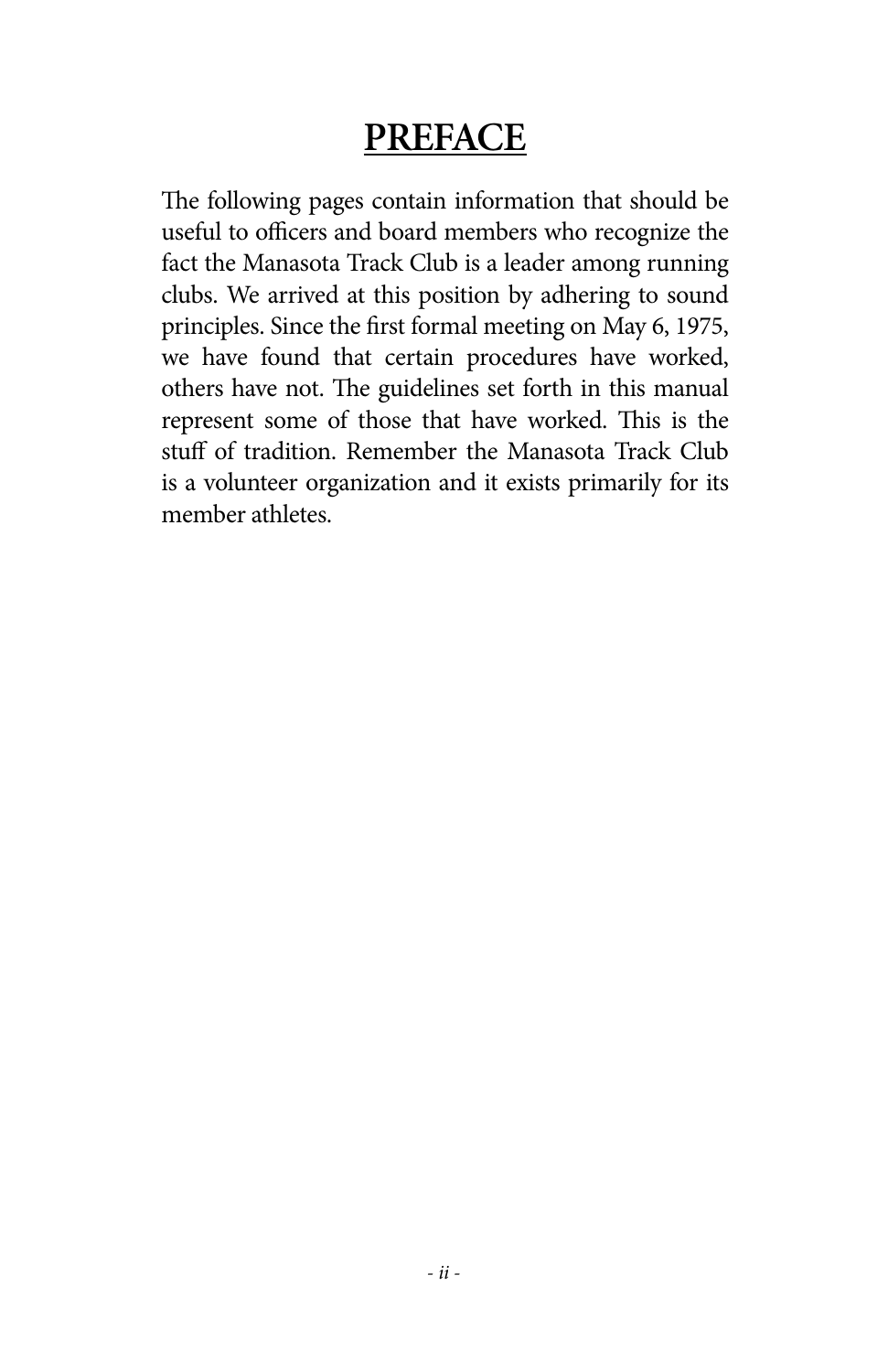#### **Index**

| MTC Lifetime Membership Award  8                      |
|-------------------------------------------------------|
|                                                       |
|                                                       |
| Guidelines for Race Sponsors & Directors  12          |
|                                                       |
|                                                       |
|                                                       |
| Past John Tingle-Al Petz Memorial Award Recipients 24 |
|                                                       |
|                                                       |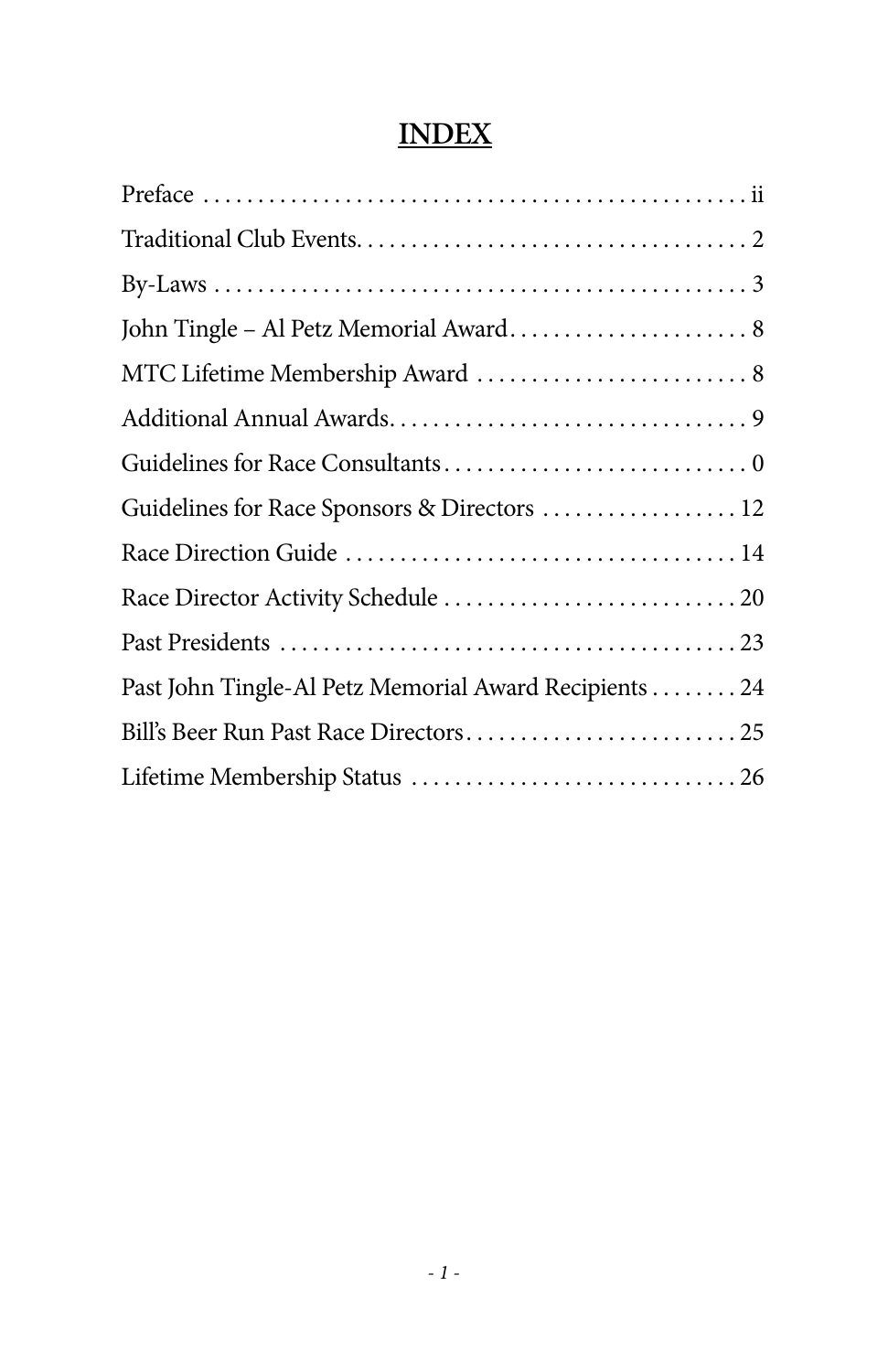# **TRADITIONAL CLUB EVENTS**

| January 1   | MTC New Year's Siesta Beach Wall Run  |  |
|-------------|---------------------------------------|--|
| January     | MTC Annual Meeting and Awards Banquet |  |
| Spring      | MTC Ultra 50K AND 25K                 |  |
| Spring      | <b>MTC Family Picnic</b>              |  |
| June-August | <b>MTC Summer Beach Run Series</b>    |  |
| October     | MTC Bill's Beer Run                   |  |
| November    | MTC Thanksgiving Toy and Pie Run      |  |

# **TRADITIONAL CLUB PROGRAMS**

MTC Scholarship Program MTC Volunteer Recognition Program MTC Racing Series Support of Youth Running Programs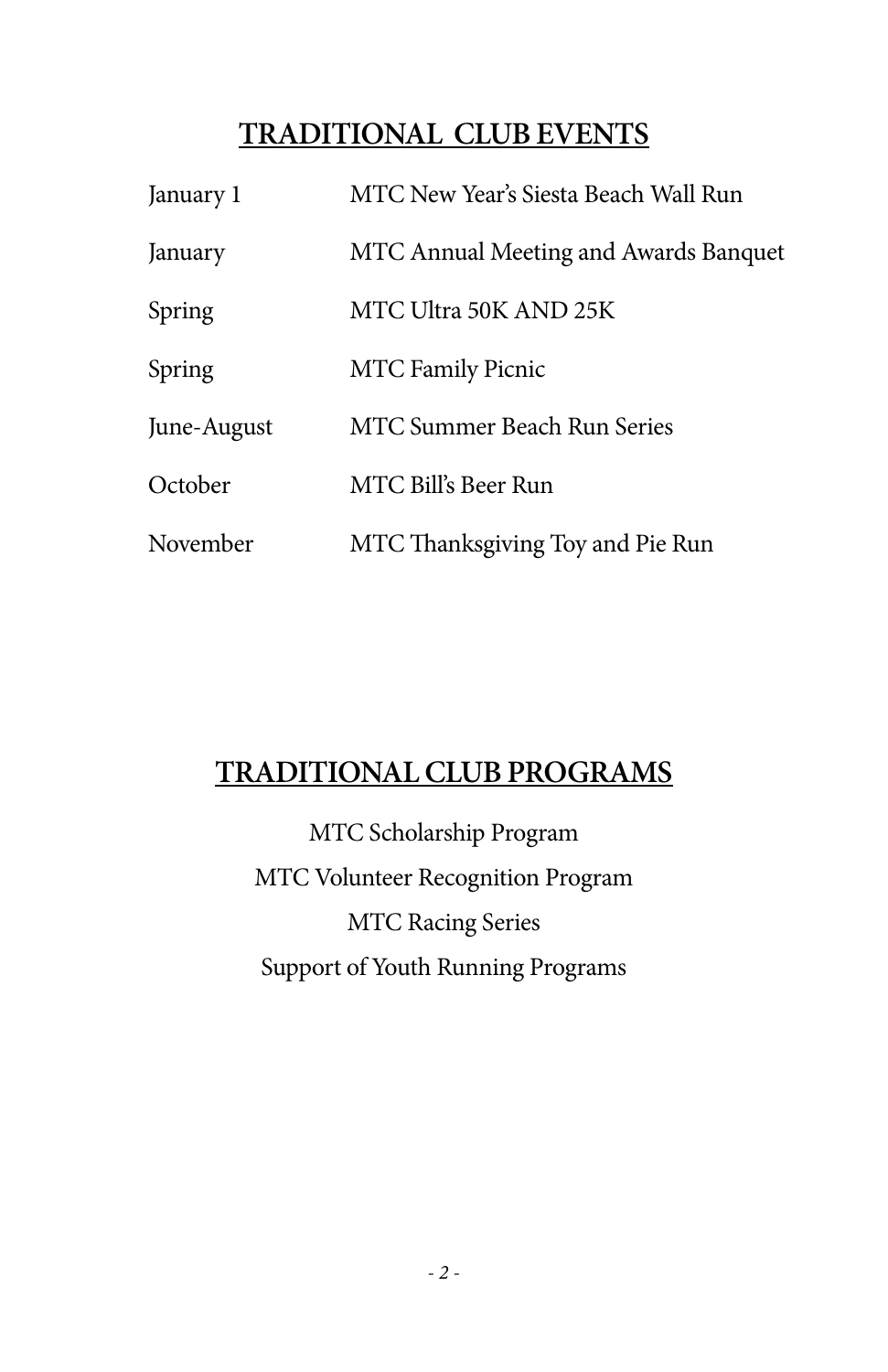#### **BY-LAWS OF MANASOTA TRACK CLUB, INC.**

*Revised by Board of Directors 11/3/03*

#### Article 1. Identification

1.1\_Name. The name of the Corporation is: MANASOTA TRACK CLUB, INC., hereafter referred to as the "Corporation".

1.2 Purpose. The MANASOTA TRACK CLUB, INC is organized to promote the sport of running and track & field. The Corporation sanctions road races and track meets throughout the year. The Corporation also sponsors social and charitable events.

1.3 Address. The official registered address of the Corporation is: Manasota Track Club, Inc. c/o Sharon Guy, 8586 Potter Park Dr., Sarasota, FL 34238.

1.4 Office. The principal business office of the Corporation is: MTC, P.O. Box 5696, Sarasota, FL 34277.

1.5 Registered Agent. The name of the registered agent of the Corporation is: Sharon Guy

1.6 Seal. The seal of the Corporation shall be round in shape and mounted in a hand press to render it suitable for impressing upon paper. Upon the uppermost periphery shall be the words "MANASOTA TRACK CLUB, INC." and upon the lower periphery the word "FLORIDA". In the center of the seal shall appear the words "CORPORATE SEAL".

1.7 Fiscal Year. The fiscal year of the Corporation shall begin on the first day of April of each year and end on the last day of March in the following year.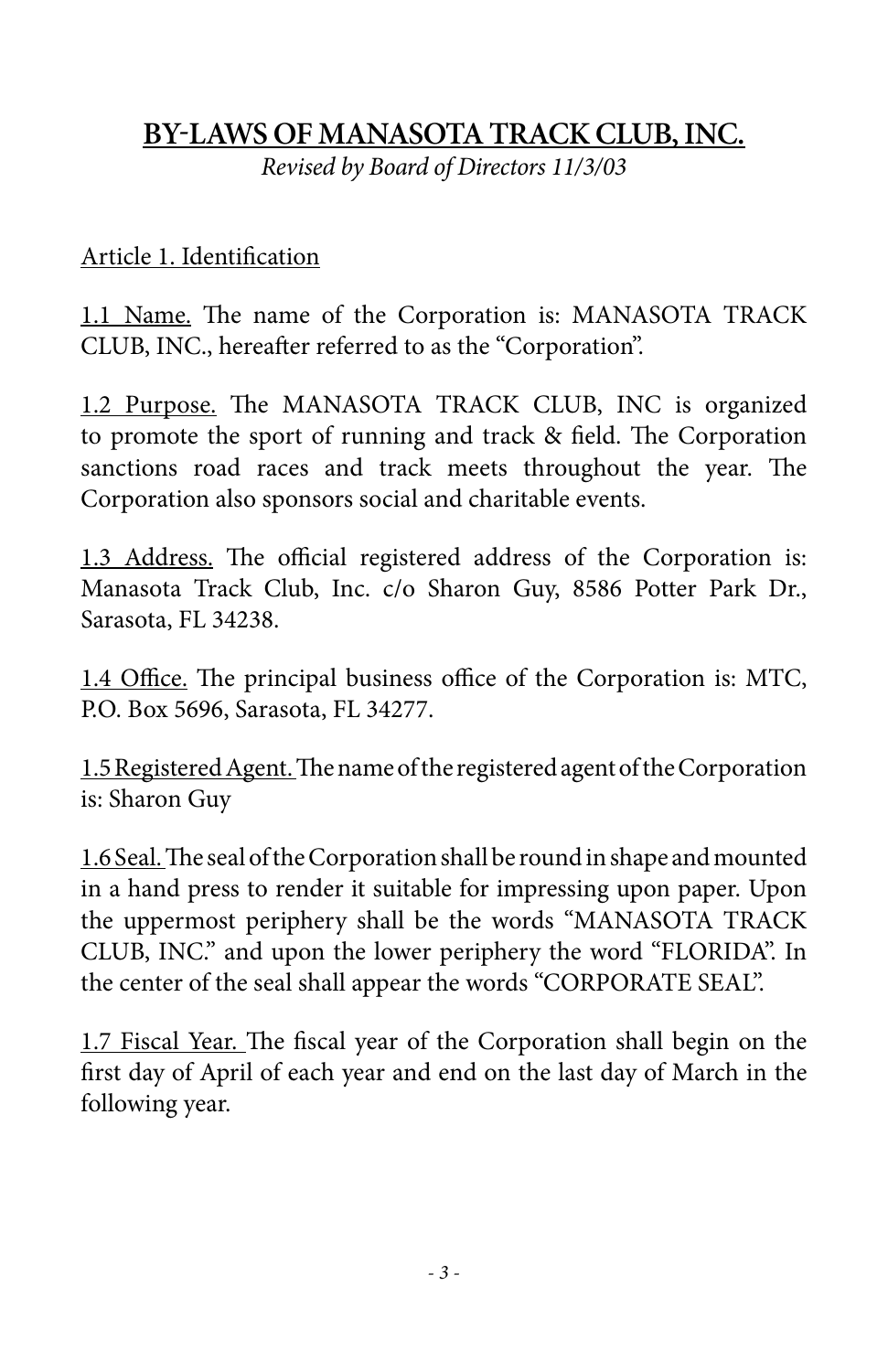#### Article 2. Members

2.1 Qualifications. Any adult or minor with parental/guardian consent may become a member of the Corporation upon signifying their interest in the affairs of the Corporation, and having a desire to assist in its operation providing that such person is deemed qualified by the Board of Directors and, furthermore, membership shall be conditioned upon maintaining a current status regarding any dues levied by the Corporation.

2.2 Annual Meeting. The annual meeting of the members shall occur in January of each year. Meetings shall occur at the principal offices of the Corporation or such other place, as the notice of such meeting shall designate.

2.3 Interim Meetings. Interim meetings of the membership may be called by the President or the Vice President or by 10% of the general membership.

2.4 Notice of Meetings. All meetings, whether annual or interim, shall be preceded by thirty days advance written notice. This notice shall be set forth in the track club newsletter.

#### Article 3. Officers.

3.1 Officers. The officers of the Corporation shall be the President, the Vice President, the Secretary and Treasurer. All officers of the Corporation shall also be members of the Board of Directors.

3.2 Terms of office. All officers shall be elected by a simple majority of the membership at the Annual Membership meeting. Their tenure is to be for a period of 12 months.

3.3 Nominations. The nominees shall be selected by a nominating committee appointed by the President and shall consist of five Corporation members, including two former presidents and three members at large.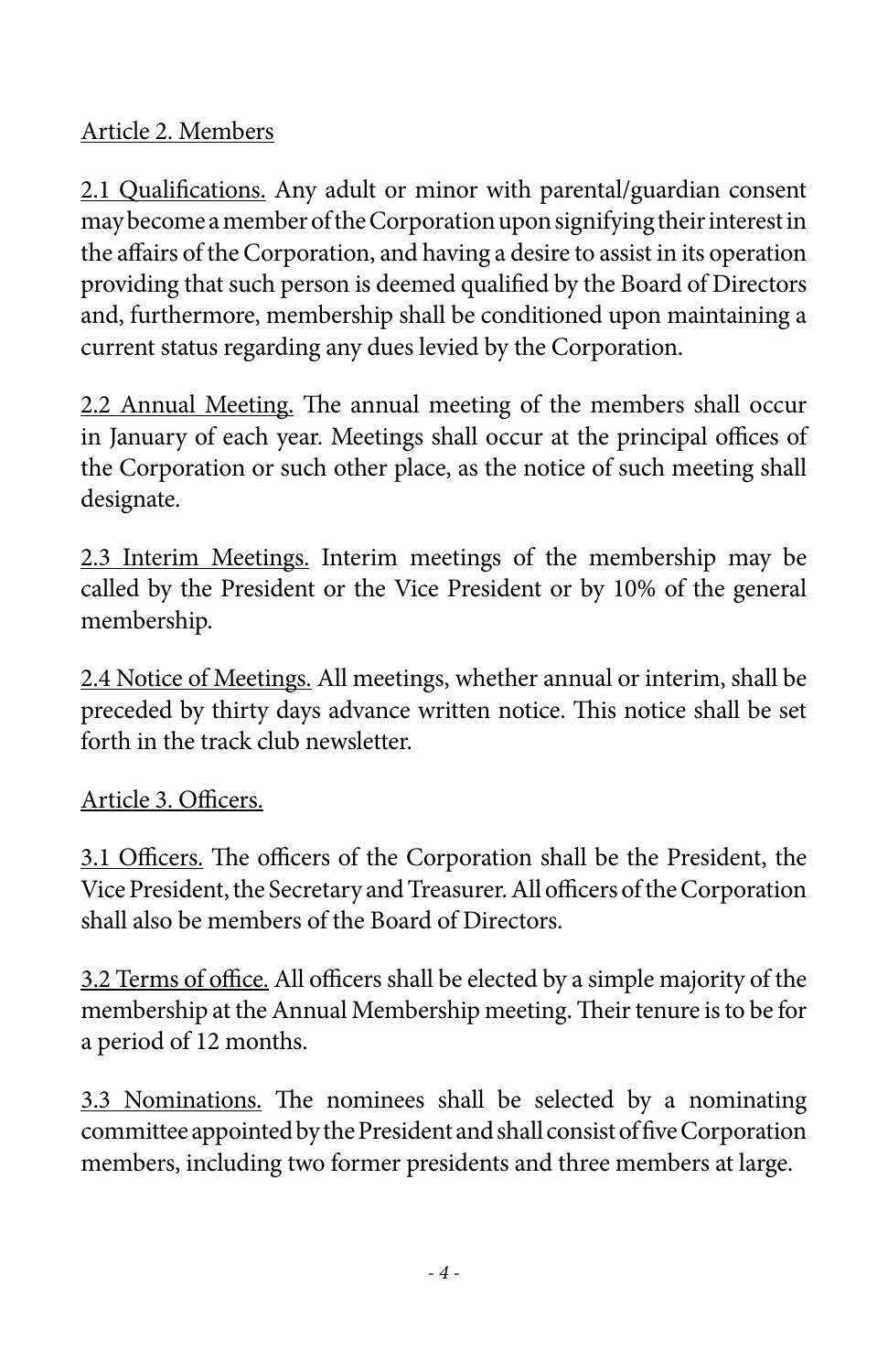3.4 Removal from office. Any officer or director, elected or appointed, may be removed by the vote of 2/3 of the Board of Directors whenever in its judgment it is deemed that the best interests of the Corporation will be served thereby.

3.5 Vacancy. A vacancy arising in any office, including director, due to death, resignation or other cause, shall be filled for the un-expired term by the President.

3.6 President. The President shall preside at all meetings of the Board of Directors and shall discharge all duties devolving upon a presiding officer.

3.7 Vice President. The Vice President shall generally assist and support the President. In the absence of the President, the Vice President shall preside over any regularly convened meeting of the Board of Directors. When so delegated by the President, the Vice President shall represent the President at any corporate function.

3.8 Secretary. The Secretary shall attend all meetings of the Board of Directors and shall keep, or cause to be kept, a true record of all proceedings of such meetings and also of any special or standing committee meetings, and shall endeavor to discharge such other duties as the President may require.

3.9 Treasurer. The Treasurer shall keep complete and accurate records of account, which will show at all times the financial condition of the Corporation. The Treasurer shall have the custody of all monies including the general account and any special funds held in trust for specific uses of the Corporation in its field of interests.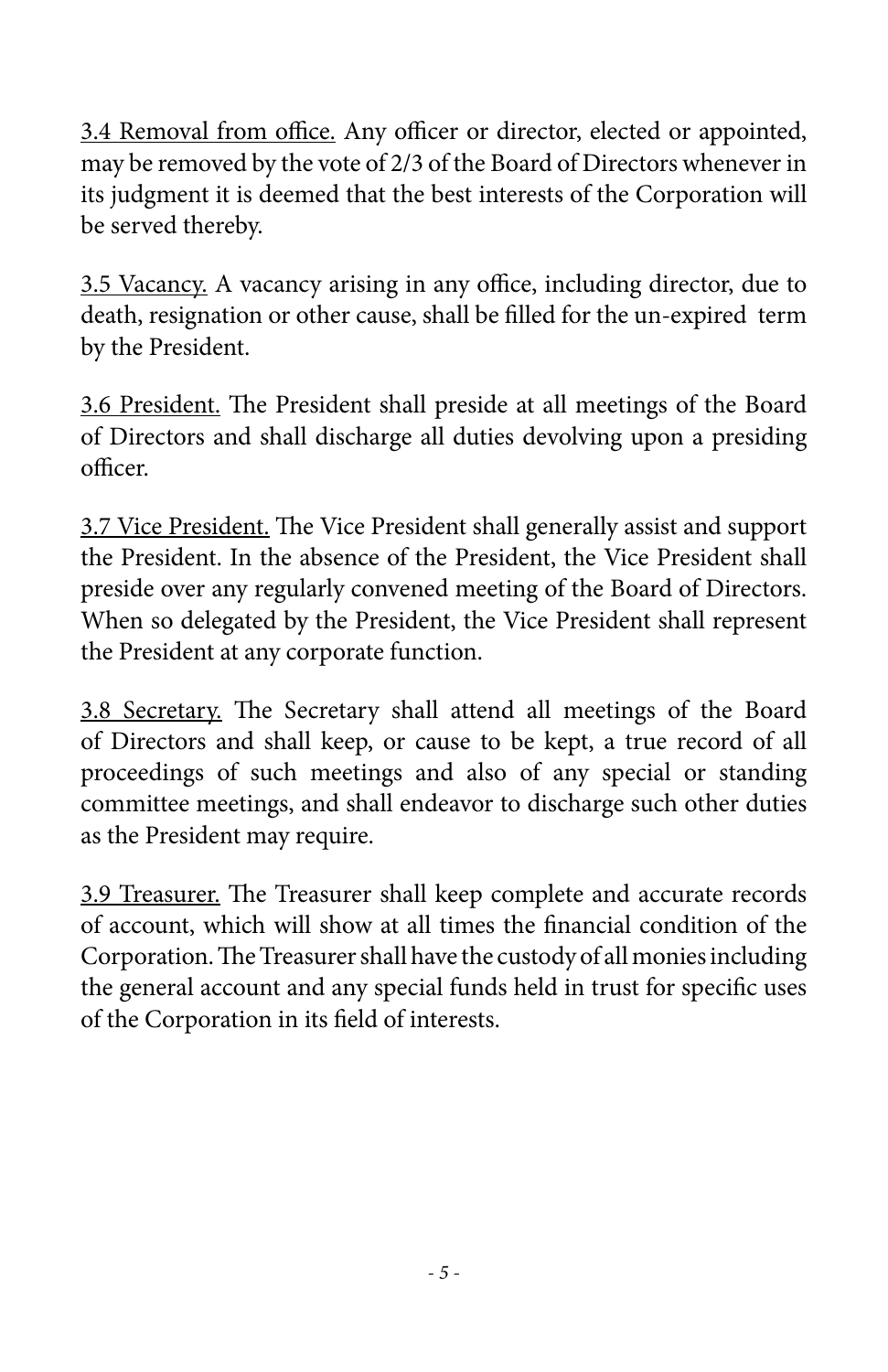#### Article 4. Board of Directors

4.1 Board of Directors. A Board of Directors consisting of not less than nine (9) members, including four (4) Officers, shall direct the business and general administration of the affairs and interests of the Corporation.

4.2 Qualifications. Among the qualifications of such persons as may be considered eligible for election to the office of Director shall be that they have a strong desire to assist in the work of the Corporation and strongly believe in its objectives and purposes.

4.3 Term of Office. All Directors shall be elected by a simple majority of the membership at the Annual Meeting. Their tenure is to be for a period of 12 months.

4.4 Nominations. The nominees shall be selected by a nominating committee appointed by the President and shall consist of five Corporation members, including two former presidents and three members at large.

4.5 Annual Meeting. The Annual Meeting of the Board of Directors of the Corporation shall take place in January of each year. Meetings shall occur at the principal offices of the Corporation or such other place, as the notice of such meeting shall designate.

4.6 Interim Meetings. Interim meetings may be called by the President, Vice President or by a majority of the Board of Directors.

4.7 Notice of Meetings. All meetings, whether annual or interim, shall be preceded by thirty days advance notice. The agenda for the meeting and the specific topics to be discussed will be distributed.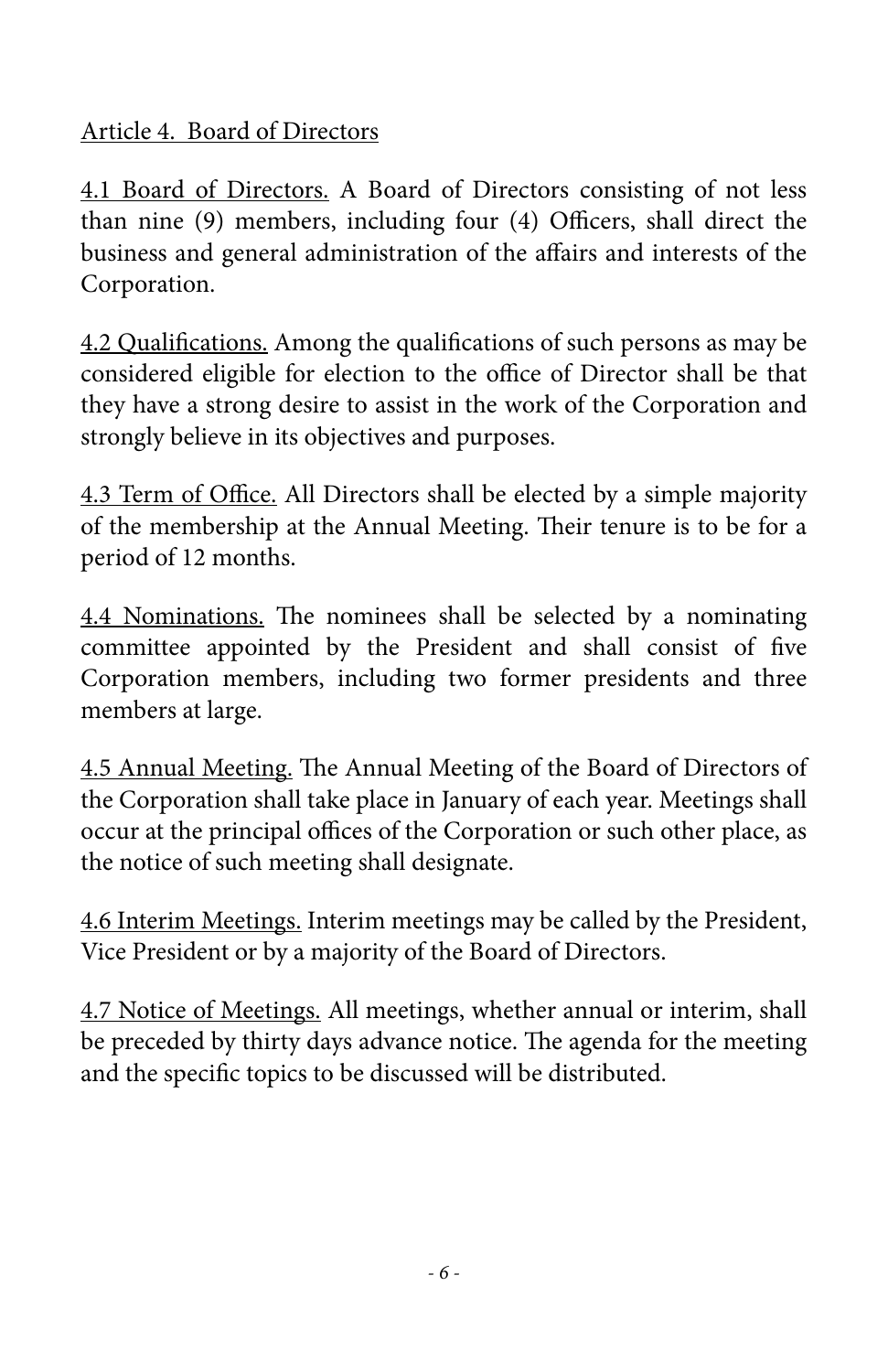4.8 Order of Business. The arrangement of items on the agenda of either annual or interim meetings shall, as far as is practicable, conform to the following order:

- A. Proof of due notice of meeting
- B. Call of Roll.
- C. Reading and disposal of any unapproved minutes.
- D. Reports of officers, directors and committees.
- E. Old business.
- F. New business.
- G. Election of Officers
- H. Adjournment

The conduct of the meetings should conform to "Robert's Rule of Order."

4.9 Quorum. A majority of the number of Directors shall constitute a quorum, and an act of a majority of those present at a duly convened meeting of the Board of Directors shall be deemed to be an act of the Board of Directors, except as stated in Article 3.4 and Article 5.1.

#### Article 5. Amendments

5.1Amendments. The power to amend or rescind any article or section of these By-Laws is vested in the Board of Directors. Any change will require a unanimous less one affirmative vote by the entire Board of Directors at a duly convened meeting. Board Members not in attendance may vote by written proxy. The proposed changes shall be presented to the general membership in the two newsletters preceding the vote, and their views may be heard preceding the vote at two Board meetings, open to the general membership.

5.2 Challenges. Changes made by the Board of Directors to existing By-Laws may be challenged by the submission of a petition of 10% of the general membership. A special general meeting shall be called within 45 days of the request for redress. 10% of the membership shall constitute a quorum and a simple majority shall be required to reject the Board's decision.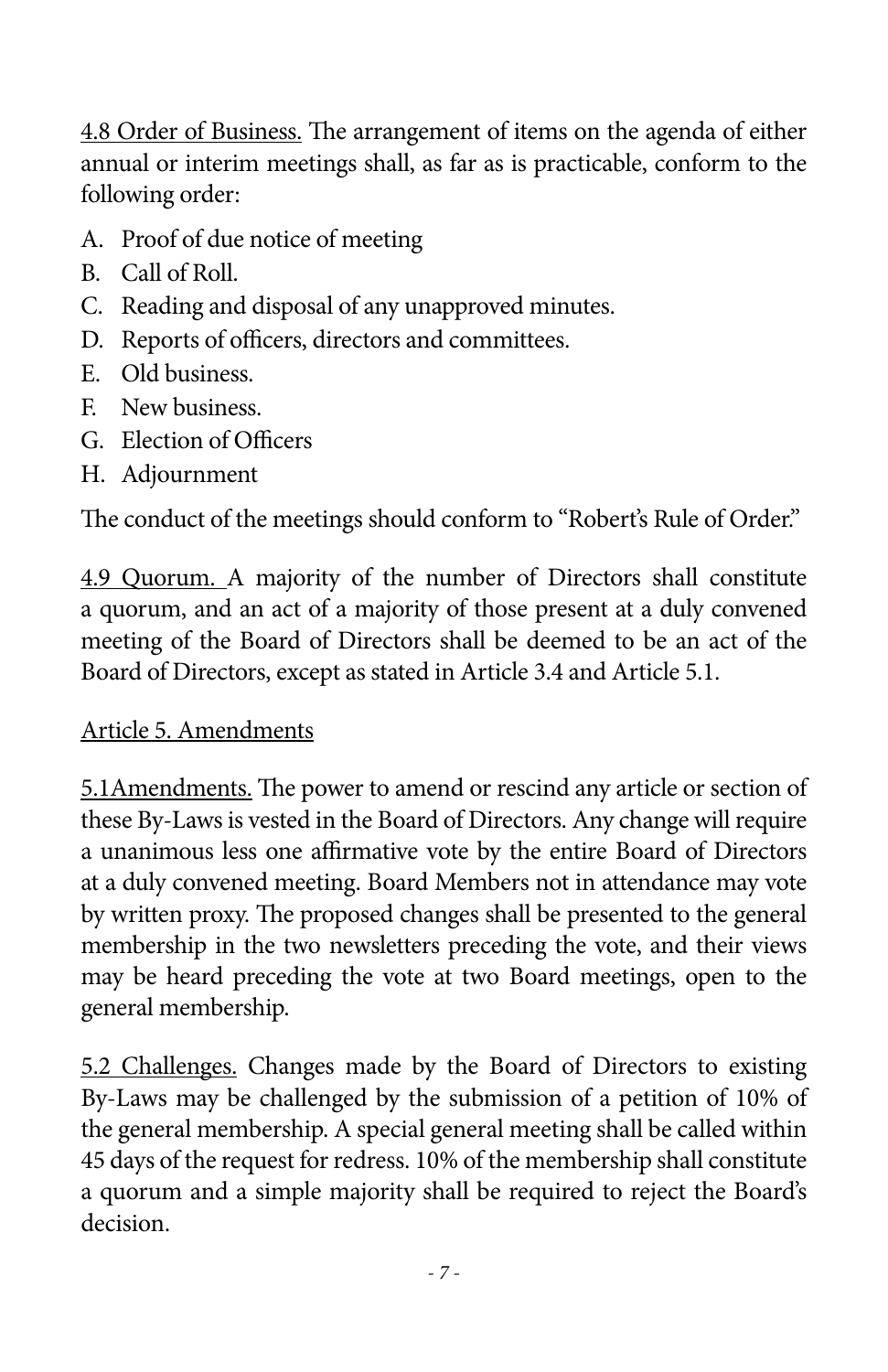# **JOHN TINGLE-AL PETZ MEMORIAL AWARD**

The nominating committee, appointed by the president, shall consist of five members including the existing president, three previous recipients of the award, and one member at large. No individual, other than the president, shall serve more than two consecutive years, except that one other of the committee members should hold over to the next year to allow for continuity. The president will name that person.

This committee will meet on scheduled times throughout the year to determine who will be most deserving of the award.

Because this award has special significance, only members of MTC who have exhibited unique and outstanding performance in the activities of the club, and who have been outstanding and dedicated citizens possessing high community values should be considered. It is not necessarily awarded each year.

The nominee must:

- Be a member in good standing with at least five years previous membership. Be a present, or former officer or board member.
- Have worked in a position of newsletter editor, equipment manager, membership chairman or any capacity beneficial to the club.
- Be, or have been, a dedicated runner.
- Have previous involvement on committees and club projects.
- Be a frequent volunteer.

# **MTC LIFETIME MEMBERSHIP AWARD**

At its discretion, the MTC board can grant Lifetime Membership status - which includes free club membership and newsletter - to any deserving club member. Factors to be considered are age of the nominee, along with exceptional service and impact to the club and our local community. Candidates for this award will be evaluated by the John Tingle-Al Petz nominating committee.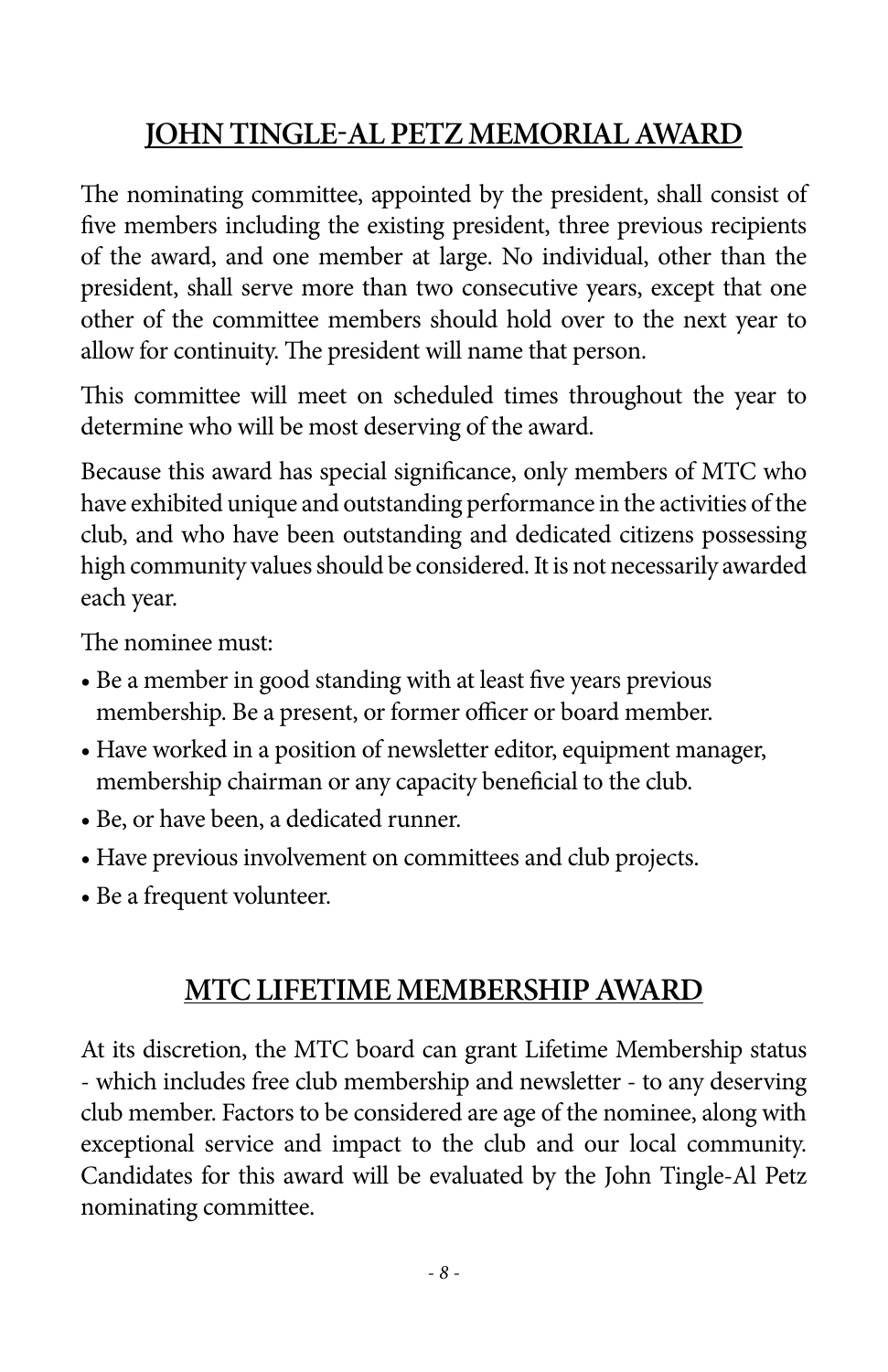# **ADDITIONAL ANNUAL AWARDS**

The nominating committee, appointed by the president, shall consist of two officers and three members at large.

#### Runner of the Year, Male and Female

The nominees must possess a sincere and genuine attitude toward the sport including the recreational values of running, show compassion and interest in fellow runners' efforts and qualities and recognize the value and importance of the Manasota Track Club and the community. It is not necessarily for the fastest or strongest.

#### Come Back Runner of the Year

The nominee must have recovered from an injury or illness, problems of a personal nature or other reasons related to absence from the club.

#### The Bill McKenzie "Unsung" Hero Award

The nominee must be a dedicated club member who quietly performs a task in an exceptional manner and who would not normally be recognized for this effort.

#### Volunteer of the Year award (categories)

Criteria for selection:

Consistent volunteer throughout the year and years Many roles and tasks and levels of responsibility for the club Quality and quantity of time and talent to be considered Encourages and gets others to volunteer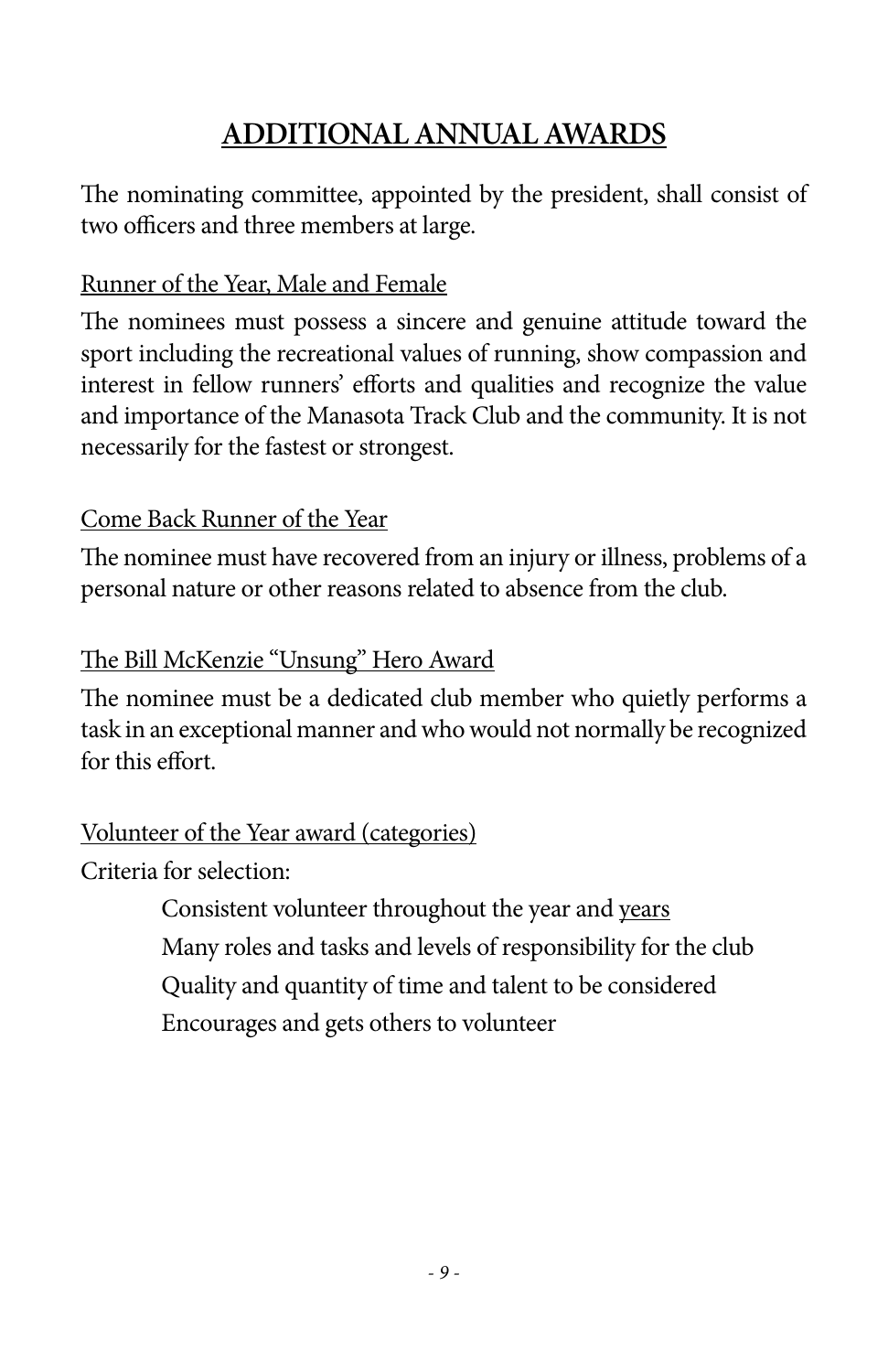# **GUIDELINES FORRACE CONSULTANTS**

The Manasota Track Club (MTC) provides technical assistance to sponsors who put on runs for good causes. Besides wanting to assist the good causes, the MTC wants to ensure the satisfaction of the runners. Therefore, it is important to impress upon the sponsors the need to follow certain procedures. The Race Consultant appointed by MTC must be firm in applying the MTC guidelines. It is the Consultant's responsibility to work with the Race Director, appointed by the sponsors, to see that the guidelines are followed. The Race Consultant must be assured well in advance of the event that the sponsors intend to follow our guide.

Some of the guidelines are mandatory and can be changed only with MTC approval. Others are optional, but must be agreed on well in advance.

The following is a list of procedures the race consultant should adhere to:

- 1. Coordinate with the MTC Vice President or President for race scheduling to avoid conflicts with other runs.
- 2. Present and review the Race Directors guidelines with the sponsor and two other people from the sponsor and/or the Race Director, as soon as the race is proposed by the sponsors. Review the race director activity schedule with the sponsor and race director.
- 3. Agree with the Race Director on those items that are optional while insisting on adherence to those that are mandatory.
- 4. Be sure the Race Director is aware of the timing for advance planning such as when to put flyers in the newsletter, etc. Review with the Race Director the necessary information required on the flyer including the proper wording for the disclaimer on the race registration and the logos of the MTC, USATF, and RRCA. Place flyers two to three months in advance of the event. Use MTC's Bill's Beer Run flyer as guide for information and logos.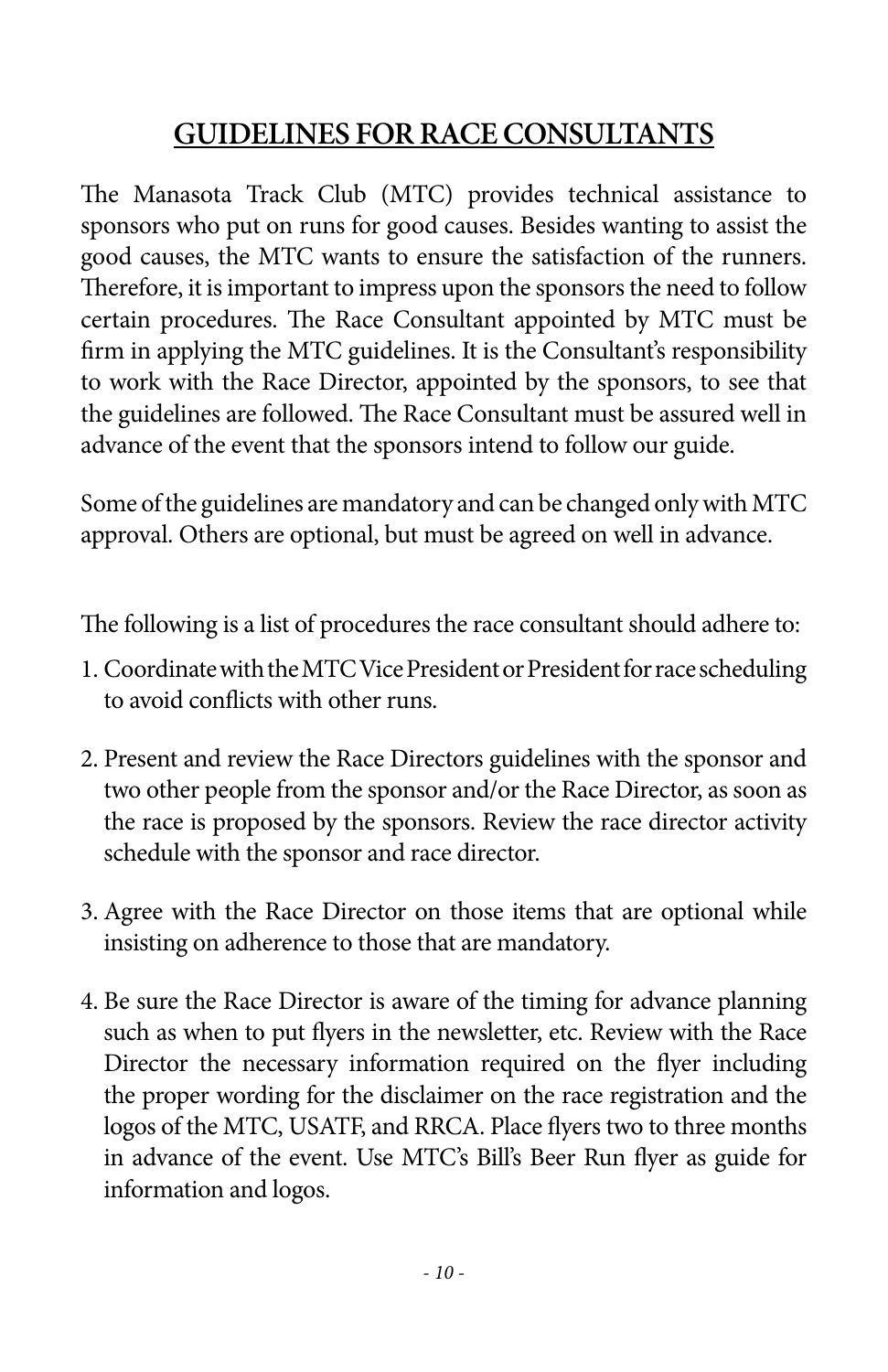- 5. Set up a schedule for reviewing the planning procedures as the event time approaches. Meet in person at least twice to review schedules. Physically check out course by driving or walking course. Review with the Race Director the number of volunteers needed, exactly where they are needed and what times they are expected to be in position and how long they are expected to work. Try to encourage a meeting with all volunteers to discuss their jobs, places, and work time.
- 6. Periodically review the planning with the Race Director. Phone and follow up and obtain \$350 race management fee as soon as possible, if it appears the sponsors will comply with MTC guidelines. Fee must be paid 180 days prior to event.
- 7. Ensure accuracy of the course.
- 8. Critique the event with the Race Director following completion. Set a mandatory follow up meeting to critique the event and report to the Board results and ideas for improvements. Volunteer list should be included with the newsletter indicating name and job performed. This will communicate to the rest of the MTC membership who is helping and making races possible.
- 9. Get on MTC Board agenda for follow up report.
- 10. Submit a list of MTC members volunteer hours for their work at the event to the MTC member in charge of tracking volunteer hours and awards.
- 11. Advise sponsors what dollars are needed to pay for shirts awards of several types, food, drinks, flyers, cups, water, advertising, etc. Estimate range of costs based on first race: typically up to \$5,700 depending on in kind donations. *The race should be paid for by race day and then all runners' entry fees go to the charity. (Mandatory).*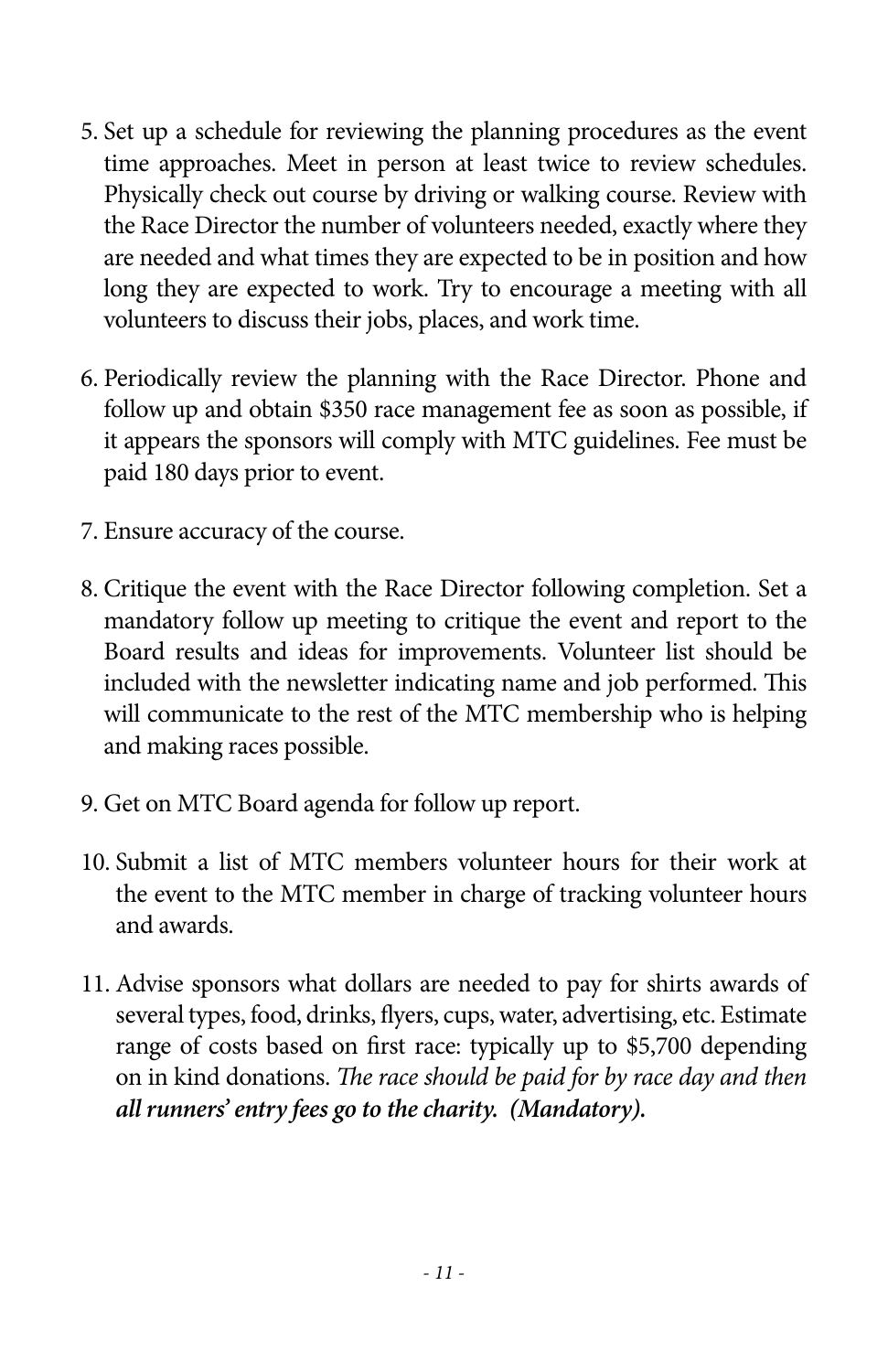#### **Sample Budget for Local Running Event**

#### Estimated Income

|                                                                  | \$10,000 Race entry fees (400 runners at \$25 each) |  |  |  |
|------------------------------------------------------------------|-----------------------------------------------------|--|--|--|
| $+ 6,000$                                                        | Local sponsorship (cash and non-cash)               |  |  |  |
|                                                                  | \$16,000 Total estimated income for a new event     |  |  |  |
| <b>Estimated Expenses</b><br>$\pi$ and $\pi$ 1; (in $\pi$ and 1) |                                                     |  |  |  |

| \$2,800 | T-shirts (400 x \$7.00 each)             |
|---------|------------------------------------------|
| 600     | Printing on T-shirts (400 x \$1.50 each) |
| 800     | Post party (food, etc.)                  |
| 200     | Beverages (water stops & post party)     |
| 400     | Sheriff details & traffic control        |
| 500     | Awards for the runners                   |
| 300     | Port-a-johns (1 per 100 runners)         |
| $+ 100$ | Road use permit                          |
| \$5,700 | Total estimated expenses for a new event |
|         | \$16,000 Estimated Income                |
|         | - 5,700 Estimated Expenses               |

\$10,300 Estimated Proceeds Generated for Local Non-Profit

#### **GUIDELINES FORRACE SPONSORS AND RACE DIRECTORS**

The Manasota Track Club (MTC) is pleased to sanction various running events and provide the following guidelines and technical assistance to sponsors who wish to put on runs for good causes. It is expected, as a requirement of sanction, that the sponsoring organization will agree in advance to these guidelines. Any exceptions must be approved by the MTC Board of Directors.

- 1. Sponsor to pay a non-refundable management fee of \$350 180 days in advance. Race Director to turn in Race Reservation form and initial deposit before continuing with the MTC consulting process.
- 2. Sponsor and/or Race Director to assume total financial responsibility for all race expenses, and give MTC Board a financial summary after the event.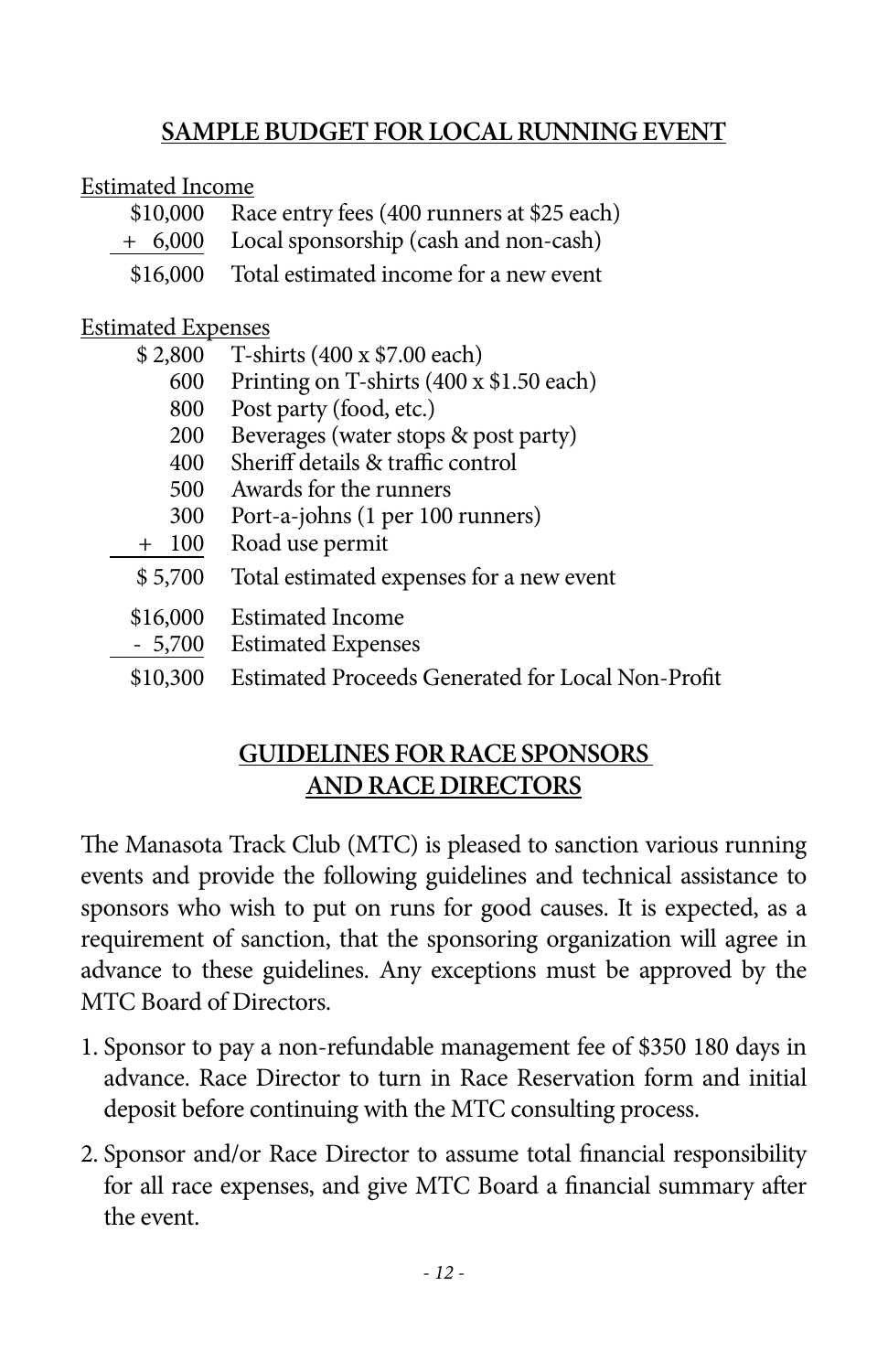- 3. Sponsor to pay all expenses. All entry fees from the runners to go to the charitable cause. (Mandatory)
- 4. Sponsor to provide liability insurance provisions covering unusual circumstances as needed. Review additional or unusual insurance requirements with the MTC race consultant.
- 5. Sponsor to provide a Race Director and all recommended volunteers. The Race Director and/or Sponsor should develop a list of volunteers depending on the length and type of race. A beach run needs 10-15; a 5k road race needs 15-20; a 10k, 15k, or ½ marathon needs 20-30 depending upon the type of course, more if it's point to point, fewer if it's an out and back or loop.
- 6. MTC to provide a Race Consultant to work with the Race Director to ensure adherence to guidelines.
- 7. MTC to provide a race direction booklet. Some items are mandatory and can be changed only with MTC Board approval. They are so noted. Others are optional. All must be agreed on well in advance of the event.
- 8. MTC to provide race day team leader.

#### **GUIDELINES FORRACE DAY TEAM LEADER**

- 1. Line up MTC volunteers for race day.
- 2. Drive MTC equipment van to the race site.
- 3. Set up the finish line and course as necessary.
- 4. Time the race.
- 5. Score the race using the index card system.
- 6. Assist Race Director with awards ceremony.
- 7. Return MTC van and equipment.
- 8. Type up race results and distribute (see note).
- 9. Turn in list of volunteers to MTC coordinator.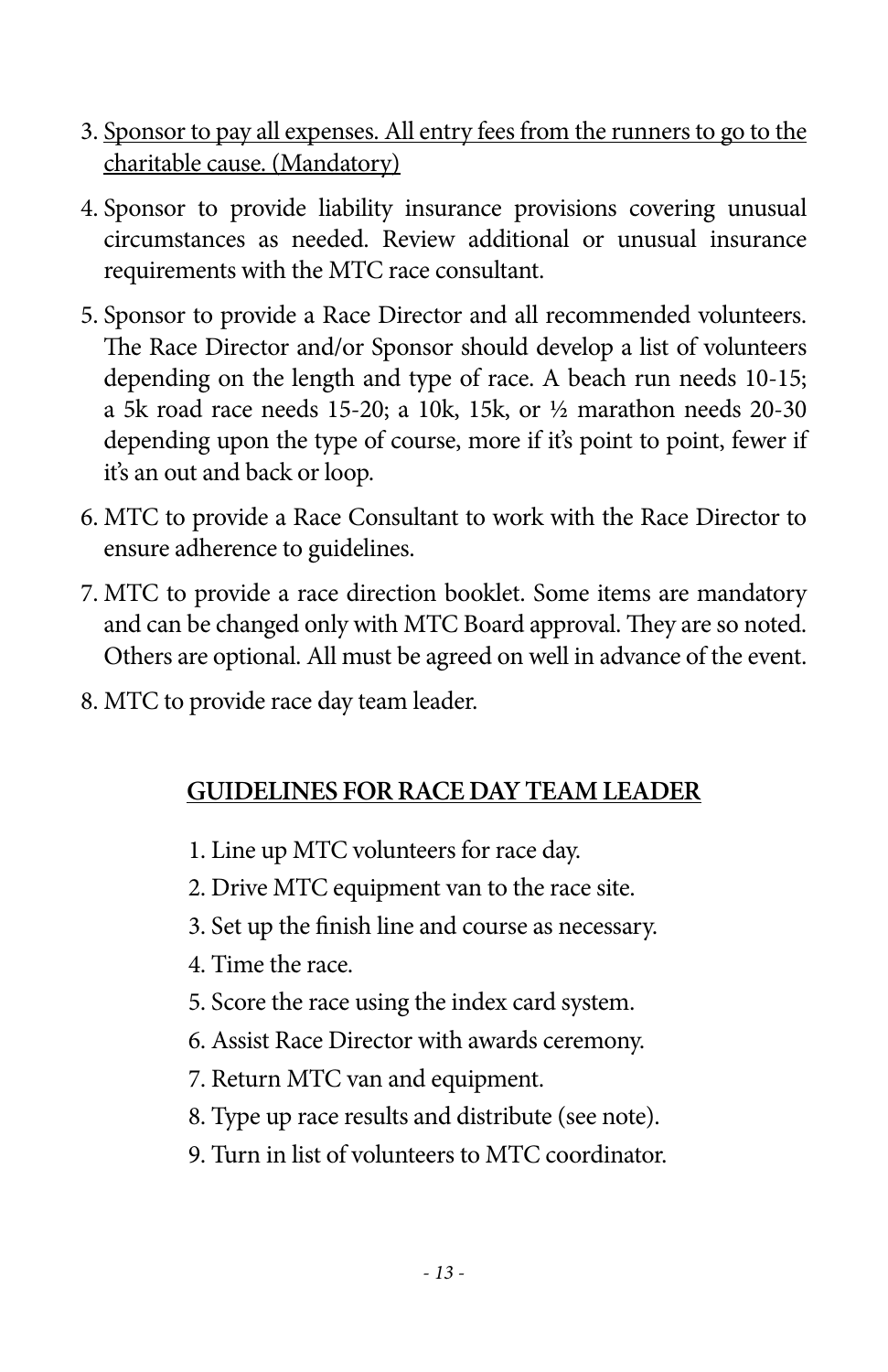# **RACE DIRECTION GUIDE**

- 1. Race dates and route should be reserved well in advance to be sure of availability. A minimum of three months is needed to promote and market the event.
- 2. Approval of law enforcement agencies is sometimes necessary. Check with the Sheriff's Department or City Police Department as dictated by the course location and set up. They may need adequate time to give their approval. Plan accordingly.
- 3. Adequate toilet facilities must be provided (Mandatory). One toilet per 100 runners is required. Furnish adequate paper.
- 4. Course distances and routes can vary. Start and finish at the same place is recommended. Measurement must be done accurately (Mandatory). A calibrated bicycle method (USATF Standard) or measuring wheel or electronic survey method should be used on the exact path the runners will use, including tangents. An automobile odometer is not considered accurate enough for measuring running courses.
- 5. Suggested distances: 1 mile, 2 miles, 3K (1 mile + 4,562 feet), 5K (3 miles + 564 feet), 10K (6 miles + 1128 feet), 15K (9 miles + 1693 feet), 20K (12 miles + 2257 feet), 25K (15 miles + 2821 feet), 30K ( 18 miles + 3385 feet). Half marathon, (13 miles + 528 feet).
- 6. Starting times should be considered according to expected weather conditions.
- 7. It is recommended that races exceeding 500 runners use chip timing.
- 8 Fees should be consistent with benefits to the runners. Race day fees should be \$5-7 higher than pre-registration fees. This will encourage runners to pre-register. MTC members to receive a \$5 discount on all entry fees.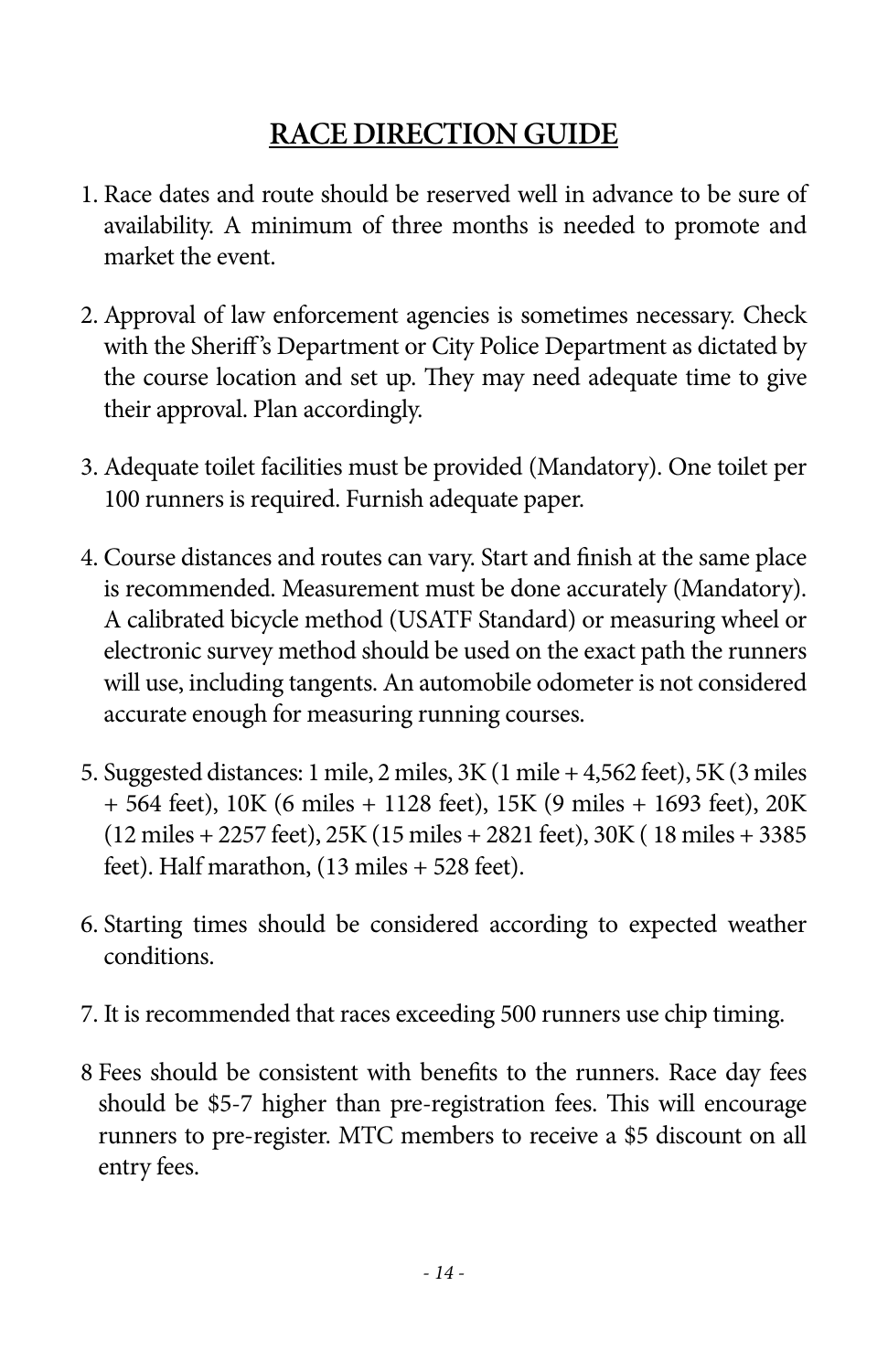9. Age groups must be the same for male and female runners. It is recognized that some specialty runs may not lend themselves to ordinary age categories, but when they do, the following are suggested:

#### **Prime event: Mandatory Awards:**

**OVERALL -** Overall male and female.

**MASTER** - Master male and female (Age 40 and over).

**GRAND MASTER** - Grand Master male and female (Age 50 and over).

**SENIOR MASTER** - Senior Masters Male and female (Age 60 and over)

**VETERAN MASTER** - Veteran Master Male and female (Age 70 and over).

**Age groups:** 9 and under, 10-12, 13-15, 16-19, 20-24, then 5 year groups as necessary. No age groups larger than 5 years are allowed. This is meant to include all individuals as high as 100+ or higher. (Mandatory).

Overall winners are not given age group awards.

Additional categories are encouraged such as those listed for prime events as well as walkers, heavy weights (Clydesdales & Athenas), etc.

- 10. The type and style of awards should be consistent with size and importance of the race and with the fees charged the runners. Awards must go to overall winners, master winners and all age group winners (Mandatory), and down six places in age groups (Mandatory).
- 11. Delivery and return of the equipment must be coordinated with the race day team leader and the equipment manager. Be sure to allow sufficient time for equipment to be charged and delivered to race site.
- 12. Delivery of the required number of flyers for inclusion in two MTC newsletters should be accomplished in time. Flyers are needed at the printer by the 15th of the month prior to the next month's newsletter. The contents of the flyer must be approved by the race consultant and must include the disclaimer and release paragraph as contained in section 16 below. Flyers should also be mailed to surrounding clubs.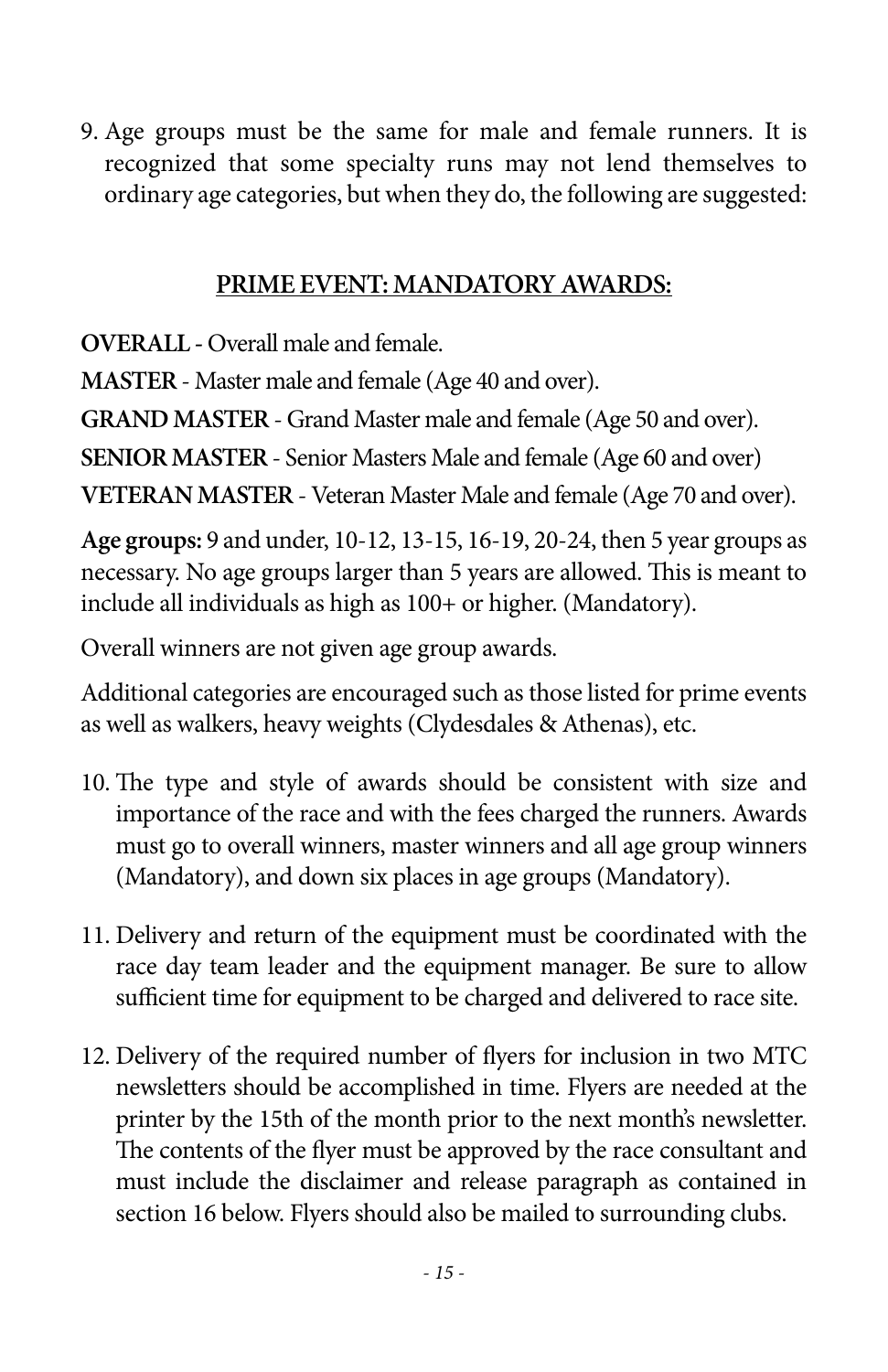- 13. Publications such as newspapers, running magazines, etc. should be notified with a flier and schedule information for insertion well in advance. The race consultant should approve all forms and can give suggestions on publications. Results should also be furnished to the publications.
- 14. Race results must be provided by the sponsor/race director on race day for purposes of giving awards, and complete results must also be furnished to the MTC for the newsletter and/or MTC website in an acceptable format within two days of the event. The race consultant can provide the format and guidance as to providing race day results as well as the format for the newsletter and website.
- 15. Local newspapers should get the award results hand delivered or electronically delivered on race day.
- 16. Water stations must be provided at the start, finish, and appropriate distances along the race course (Mandatory).
- 17. Medical facilities and safety should be considered. Notification of the nearest Emergency Medical station is recommended.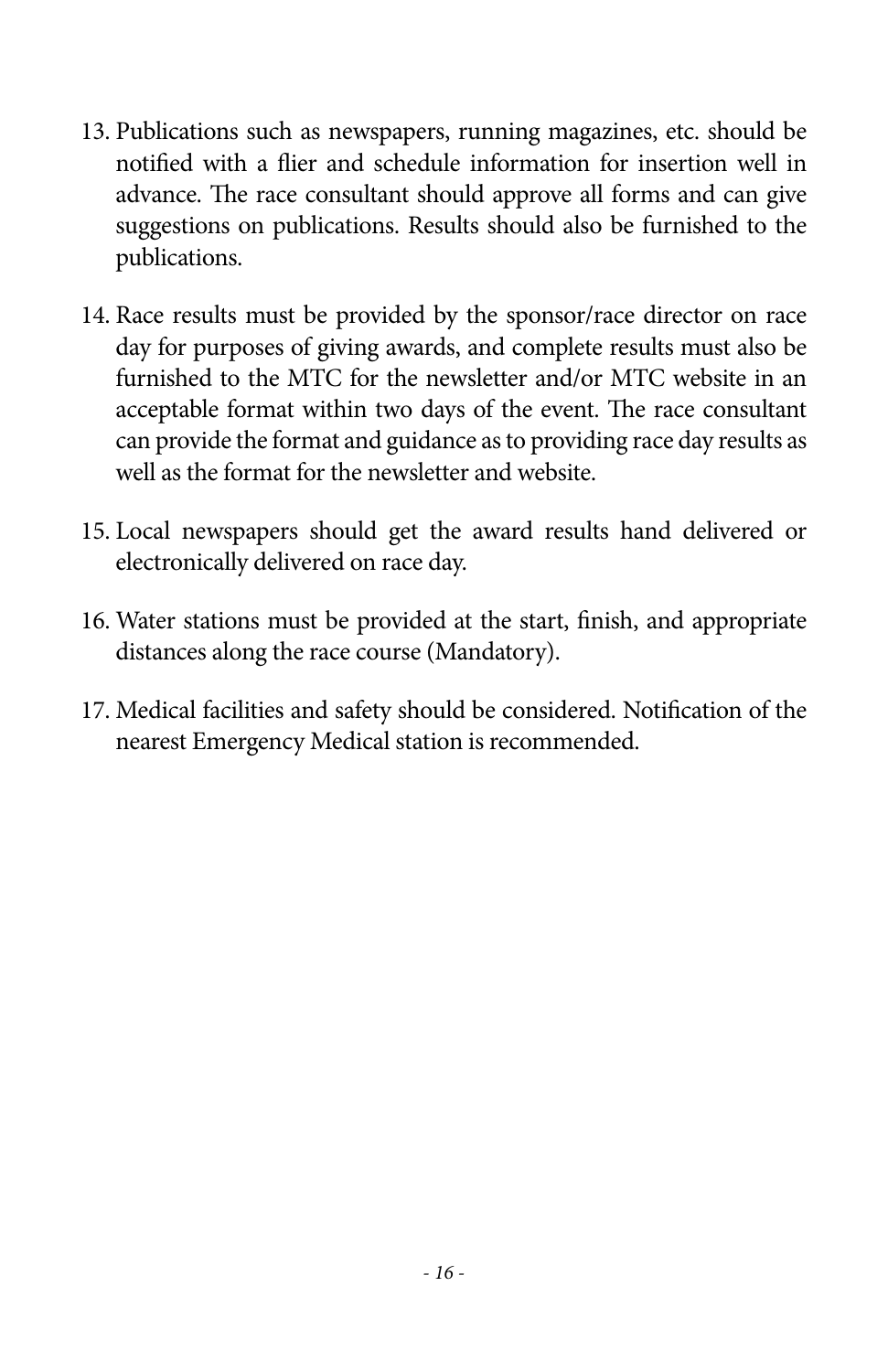18. A release form must be signed by each runner before the event. Proper wording for the forms is contained below (Mandatory). The standard form wording is as follows:

I know that running a road, beach or trail race is a potentially hazardous activity. I should not enter unless I am medically able and properly trained. I agree to abide by any decision of a race official relative to my ability to safely complete the run. I assume all risks associated with running in this event including, but not limited to, falls, contact with other participants, the effects of weather, including high heat and/or humidity, traffic and conditions of the road all such risks being known and appreciated by me. **By signing this form, I agree that for safety reasons, strollers, baby joggers, bicycles, skates, and animals are not permitted in this event.** Having read the waiver and knowing these facts and in consideration of your accepting my entry, I, for myself and anyone entitled to act on my behalf, waive and release the Manasota Track Club, Inc., its officers, directors and agents, all sponsors, their representatives and successors, including the Road Runners Club of America, its officers, directors, agents and employees, and (any entity or person needing to be covered by this release), from all claims and liabilities of any kind arising from my participation in this

event, although that liability may arise out of negligence or carelessness on the part of the person named on this waiver.

Signature (Parent, if under 18 years old).

Date.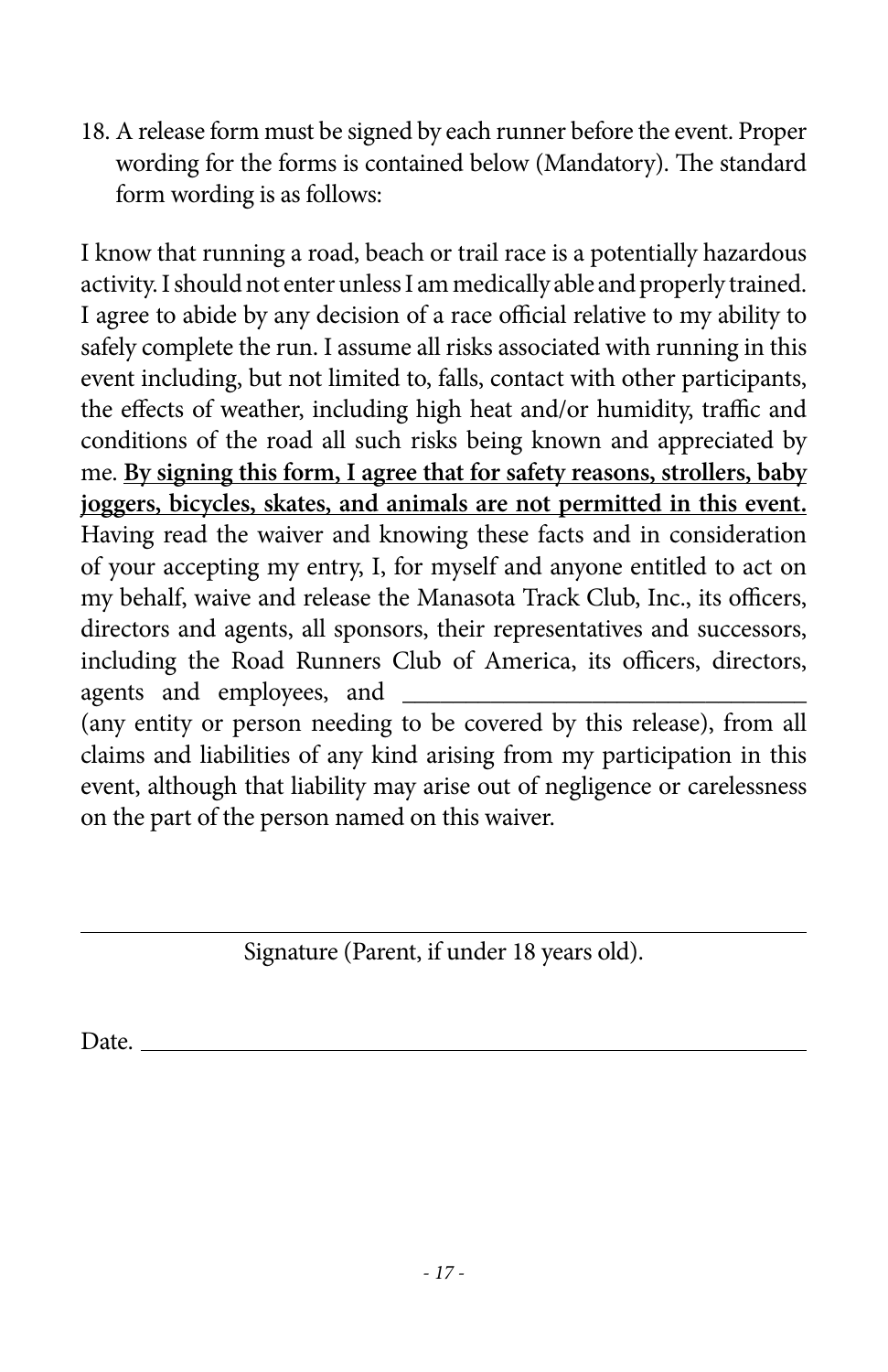- 19. Race Day Procedures:
	- A. Pre-registration and race day registration. Not all races require registration before the race. In some cases it is reasonable to merely have the runners check in after the run according to their age group or other category. However, when registration before the run is necessary, certain principles apply. Have lots of room and plenty of volunteer registrars so there is no congestion and waiting in line. Have runners fill out forms before they get to the age group check in station. Have plenty of pens or pencils and forms available and separate tables for those who have pre-registered for check in and those registering on race day. Have plenty of money for change.
	- B. Starting line. Have starting line far enough from registration to avoid congestion. Start on time. Have starter give definitive instructions about the course and finish line procedures. Have clocks ready. Coordinate the clocks with course timers and finish line crew. Transportation for the course split timers must be ready. Line runners up according to abilities/expected pace. Consider danger to children, especially if they try to line up near the front. No strollers are allowed in competitive events.
	- C. Mile markers must be in place. Try to have markers at the halfway point when using metric distances, as well as at the miles.
	- D. Split timers should have stopwatches and instructions on their use. Transportation for the timers to the markers should be ready near the start line.
	- E. Water stops should be strategically placed, with sufficient water, cups and servers.
	- F. Traffic control. In addition to the necessary traffic control provided by professionals such as the Sheriff's Department, or City Police Department, volunteers must be strategically placed to ensure runners, especially the leaders and stragglers, are given directions as to the correct course to follow. Spectator control must also be considered.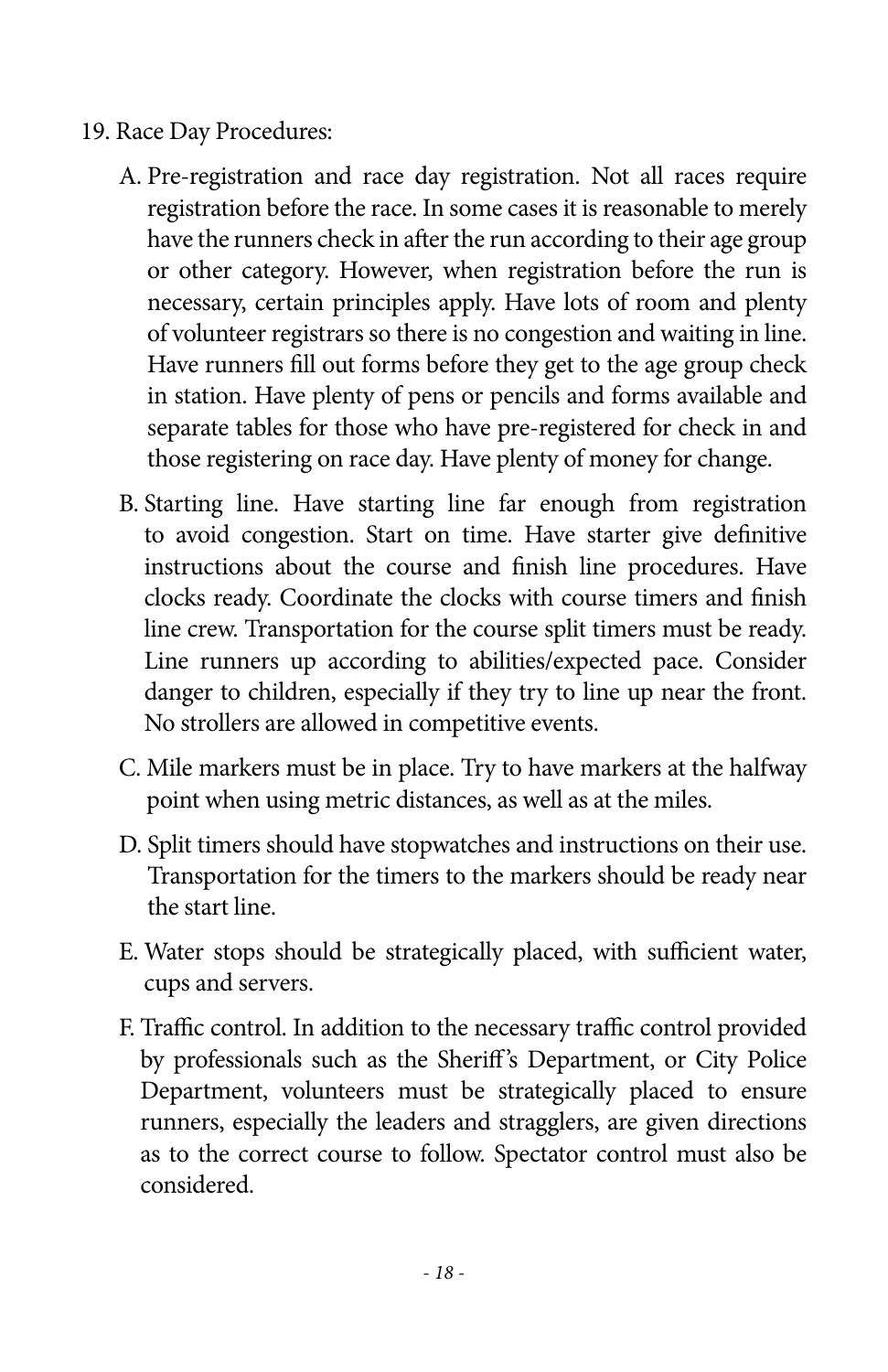- G. Finish Line. The finish chutes must be wide and long enough, and easily recognized by the runners. Plenty of room must be left from the finish line and the person handing out finish cards or sticks or tearing off race number tags. A back up person needs to be ready to replenish the sticks or cards, or to take the tags to the results table. Handlers should be ready to help runners stay in line in the order of their finish and to avoid congestion. They should also direct runners to the results tables to turn in their cards or sticks and to the post race area. People using the finish line timing and place devices should periodically correlate the number of finishers with the card or stick number.
- H. Post Race Sign In. Have plenty of room. If using cards, have pencils or pens and tables ready and away from the tables containing age group card boxes or finish sheets. Avoid congestion. Have plenty of people to collect cards or sign in finishers on sheets. The same tables from the registration area can be used.
- I. Awards distribution. An effort should be made to expedite awards. Announcers and distributors should be familiar with the runners names and age groups. When announcing the awards, vary the order of age groups occasionally, so the older runners aren't always last. It's best to use some type of Public Address system for announcing awards, especially if the group is large or there is competing noise or sound levels.
- J. Amenities. The awards, t-shirt, refreshments, etc., distribution should be separated from one another to avoid congestion. A separate team should be appointed to cover the various tasks, such as pre-registration, race day registration, food, drinks, t-shirts, awards, etc.
- K. *Remember, the main consideration should be for the runners (Mandatory).*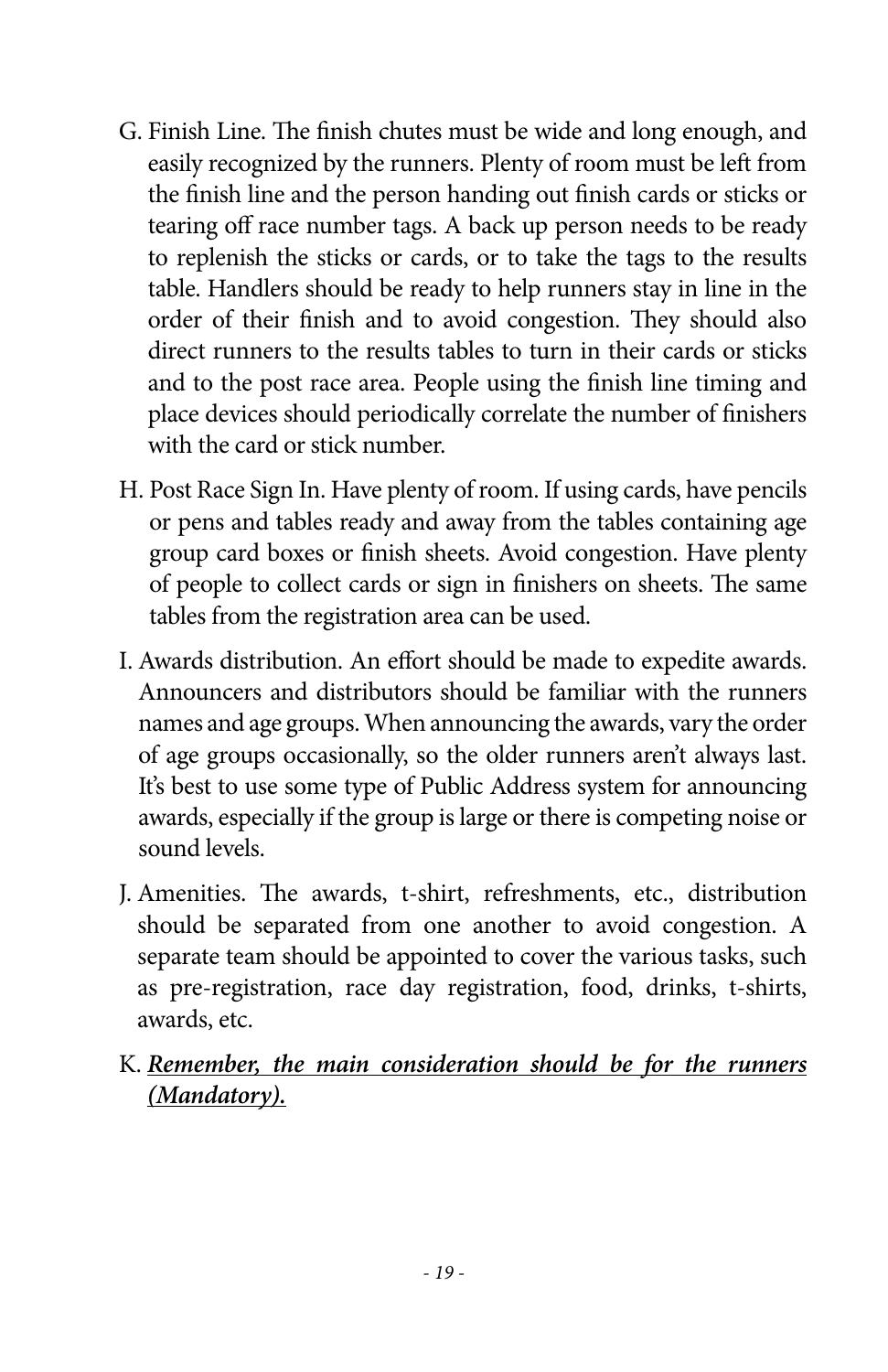# **RACE DIRECTOR ACTIVITY SCHEDULE**

#### **Minimum planning time to put on a successful race!**

#### **Starting 7 months before the race:**

Send out sponsor letters as needed. Decide how to recognize sponsors and what they get for their money.

Develop initial projected budget.

Start identifying team leaders and functions.

Start recruiting volunteers.

Pick race date. Check other race conflicts and availability of race course and sites.

Reserve any pavilion or spaces needed.

Start developing theme or concept of event.

#### **6th Month:**

Develop T-Shirt or other apparel design concept.

Develop draft race flyer.

Check deadlines for running magazines calendar inserts.

Continue recruiting sponsors and volunteers.

Start soliciting donations of goods and services. Decide how to recognize these donations.

Finalize event specifics and print flyer. Flyer must be reviewed and approved by MTC consultant and Vice President before publishing.

Contact chip timing company if using chip timing.

#### **5th Month:**

Finalize T-shirt or apparel design and plan lead time for final printing and delivery.

Plan awards and lead time for printing and delivery.

Start collecting sponsors' money and continue solicitation.

Continue solicitation of volunteers for both race day and pre-race activities.

Send race calendar information to running magazines.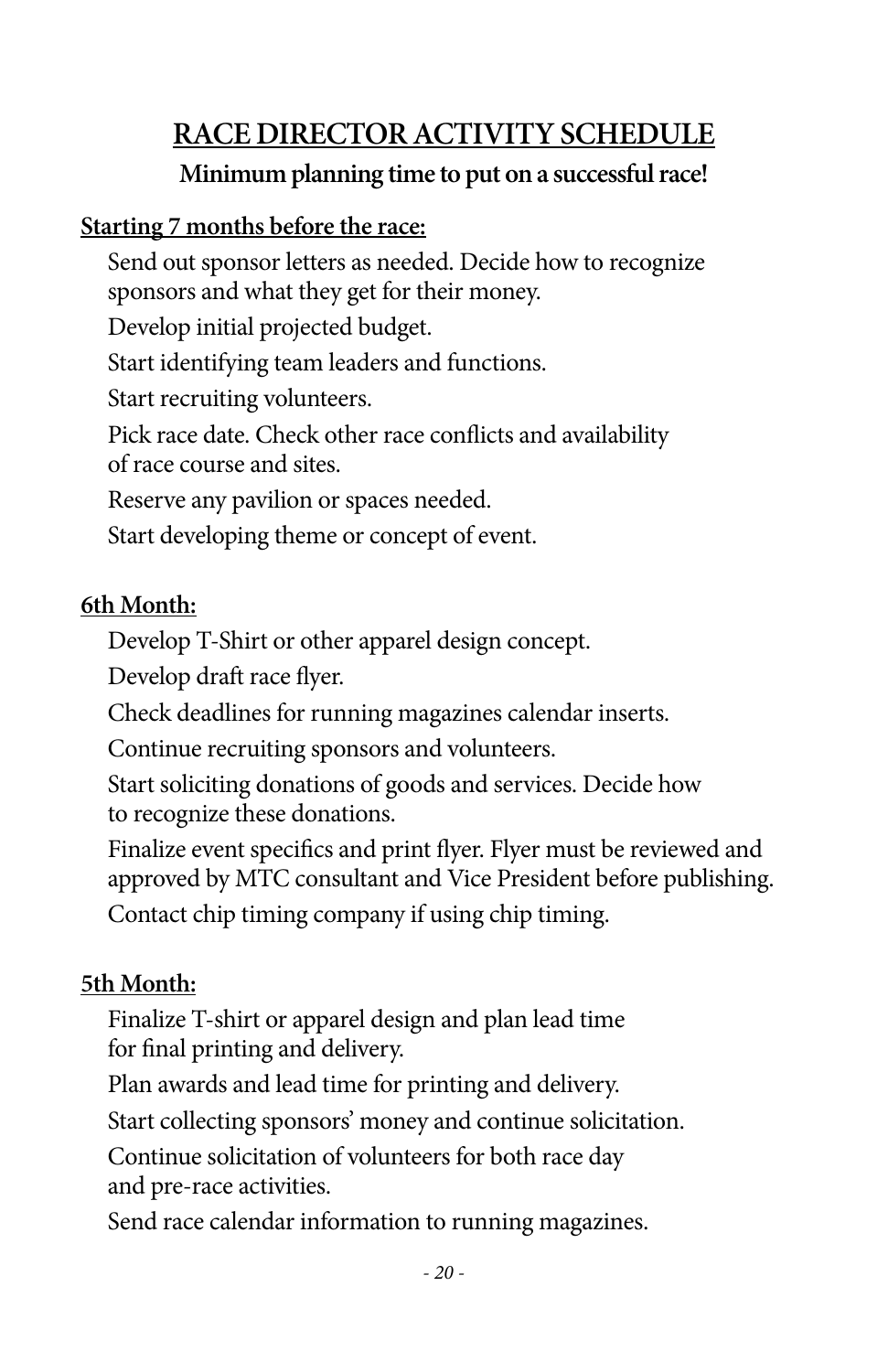#### **180 Days in Advance:**

Confirm MTC sanctioning and send application and fee of \$350. Check with MTC equipment manager for race needs.

#### **4th Month:**

Plan race flyer locations, including MTC newsletter, and pass out at upcoming races.

Print flyer and start distribution.

Start arranging for race day activities.

Team leader reports.

Check on insurance needs and submit applications for event as needed.

#### **3rd Month:**

Continue promoting, finding sponsors, and volunteers.

Team Leader reports.

Check on insurance application.

Start local promotion in newspaper, radio, TV, weeklies, etc.

Newsletter insert.

Finalize and confirm delivery of shipped items. (Shirts, awards, numbers, pins, packet stuffers, etc.)

#### **2nd Month:**

Check status of t-shirts printing and delivery, and awards delivery. Set date for packet stuffing party, as needed.

Final check of team leaders and any last minute needs.

Confirm delivery or pickup of rental equipment, supplies, food, drinks, tables, lights, water station supplies, etc.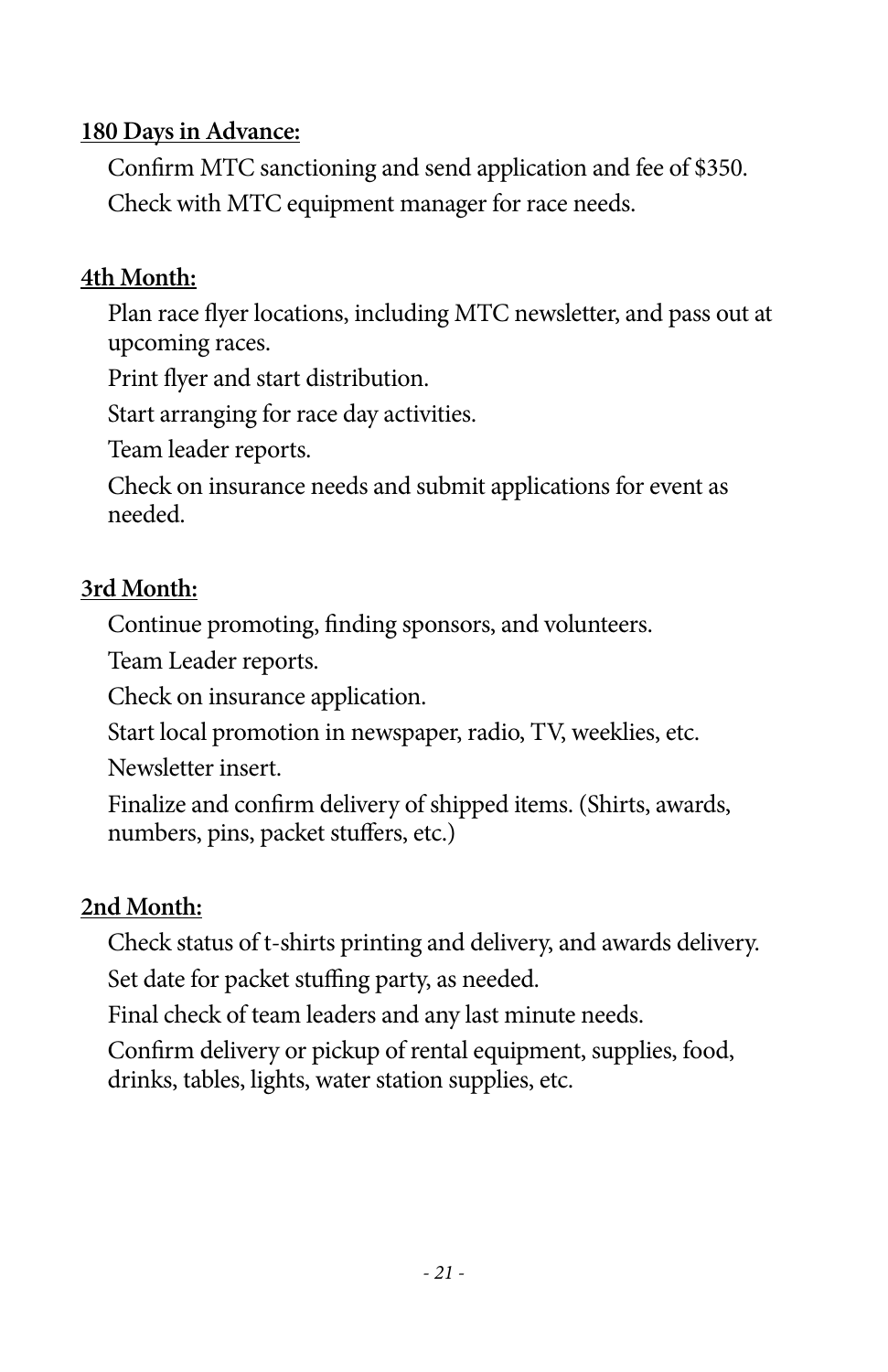#### **Race Month:**

Check all pre-registrations for entrant count and packets. Plan food, water, drinks based on pre-registrations. Decide on port-o-johns if race site doesn't have enough based on pre-registrations. Day before race, buy food and drinks as needed. Day of race, start early for setup. Use race day checklist. Pray for good weather.

#### **After Race:**

Follow-up with team leaders on critique.

Make sure volunteers are recognized; they usually get a shirt, too.

Send race results to newspaper, MTC newsletter editor,

and MTC webmaster within 24 hours.

Thank everyone who helped make it a success.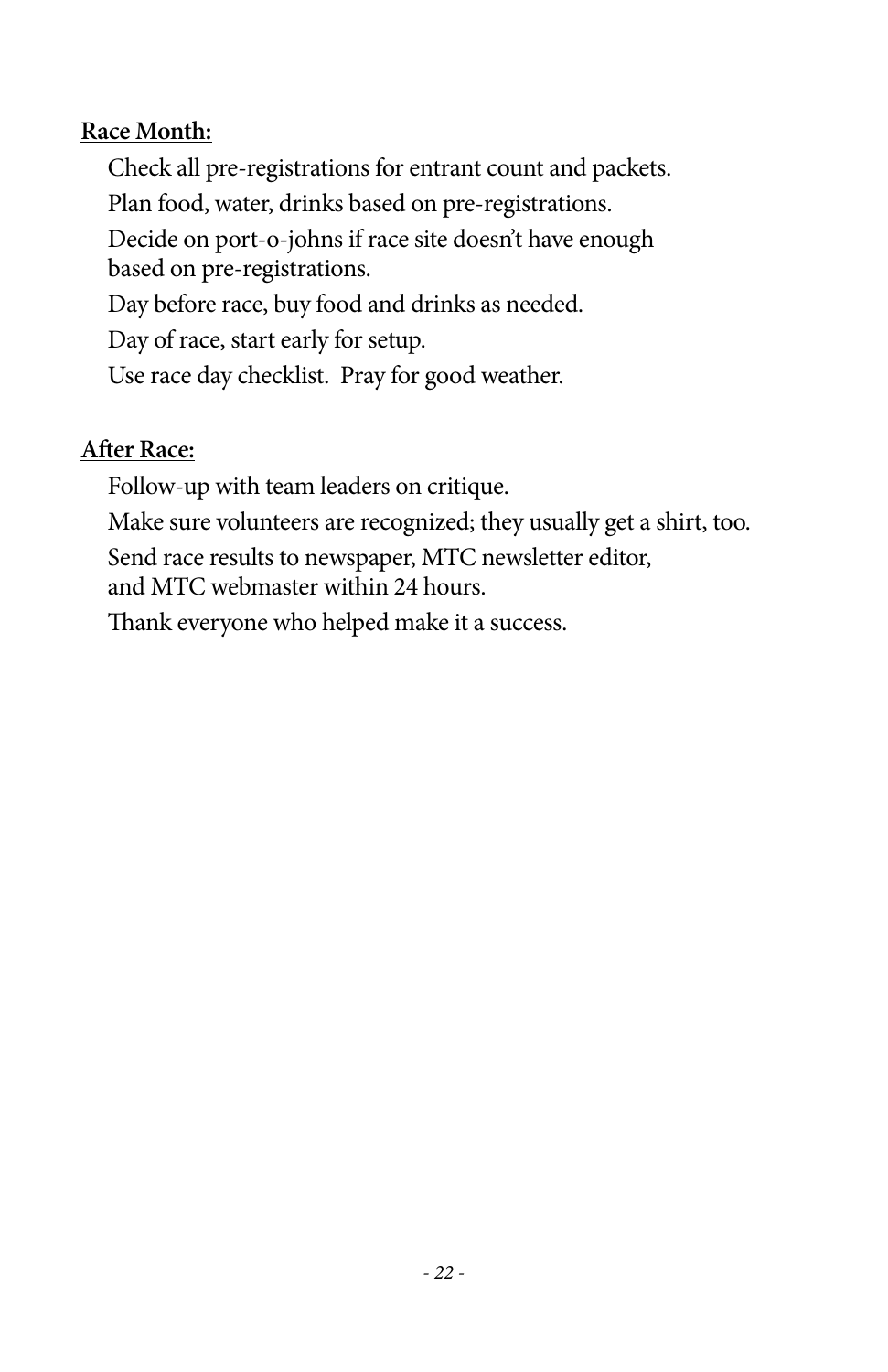# **PAST PRESIDENTS**

| <b>YEAR</b> | <b>NAME</b>            | AGE       |
|-------------|------------------------|-----------|
| 1975-1981   | Bill O'Brien           | 51-56     |
| 1981-1982   | Walt Rothenbach        | 39-40     |
| 1983        | <b>Walter White</b>    | 58        |
| 1984        | Tom Depenbrock         | 53        |
| 1985        | Leah McElroy           | 43        |
| 1986        | Jerry Scott            | 40        |
| 1987        | <b>Bob Munz</b>        | 47        |
| 1988        | Harry Kleinman         | 65        |
| 1989        | <b>Tommy Dixon</b>     | 54        |
| 1990        | Mark Opitz             | 29        |
| 1991        | Jim Purdy              | 36        |
| 1992        | Andy Churma            | 59        |
| 1993-1994   | Tom Bedford            | 46-47     |
| 1995        | Kent Wiley             | 63        |
| 1996        | Dave Siegwald          | 53        |
| 1997        | Rico Hull              | 50        |
| 1998        | Liz Roman              | 45        |
| 1999        | JC Shenk               | 57        |
| 2000        | Jeff Olson             | 38        |
| 2001        | Patti Connors (Sarno)  | 39        |
| 2002-2003   | Jim Julian             | $36 - 37$ |
| 2004        | Dave Burke             | 57        |
| 2005        | Dan Gould-Jim Julian   | 61 & 39   |
| 2006        | Dave Siegwald          | 63        |
| 2007-2008   | Sharon Guy             | 47-48     |
| 2009-2010   | Tom Flanagan           | 58-59     |
| 2011-2013   | Patti Brustad          | 39-41     |
| 2014-2016   | Kimmy Collister-Sterns | 49-51     |
| 2017        | Cindi Wozniak          | 46        |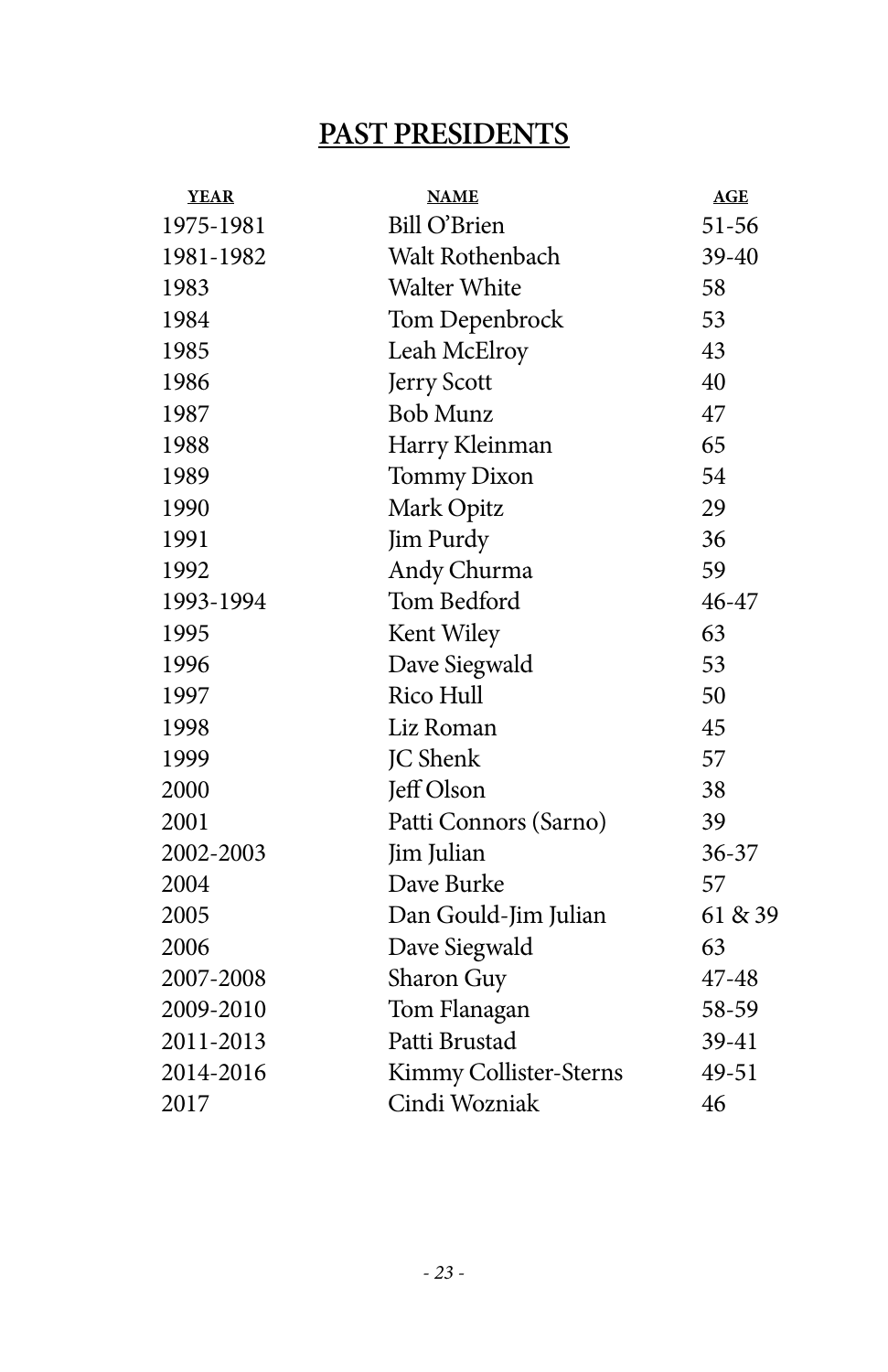# **PAST JOHN TINGLE-AL PETZ MEMORIAL AWARDS**

1983 Jay Jaffe 1984 Walt Rothenbach 1985 Al Petz<br>1986 Tom De Tom Depenbrock 1987 Jerry Scott 1988 Walter White 1989 Joe Laverine 1990 Tommy Dixon<br>1991 Leah McElroy Leah McElroy 1992 Rod Roberts 1993 JC Shenk 1994 Phil Blankenship 1995 Dave Siegwald 1996 Kent Wiley 1997 Hal Hedley 1998 Lynette Garrett 1999 Bill Hayman 2000 Tom Bedford 2001 Phyllis Siskel 2002 Dave Burke 2003 Liz Roman 2004 Holt Fisher 2005 Nancy Gentry 2006 Jim Julian 2007 Don Marshall 2008 Candace Yelton 2009 Guy Ealey 2010 Dan Pollock 2011 Tom and Nancy Flanagan 2012 Bob Parnes 2013 Patti Connors 2014 Sharon Guy 2015 Patti Brustad 2016 Sherry Storms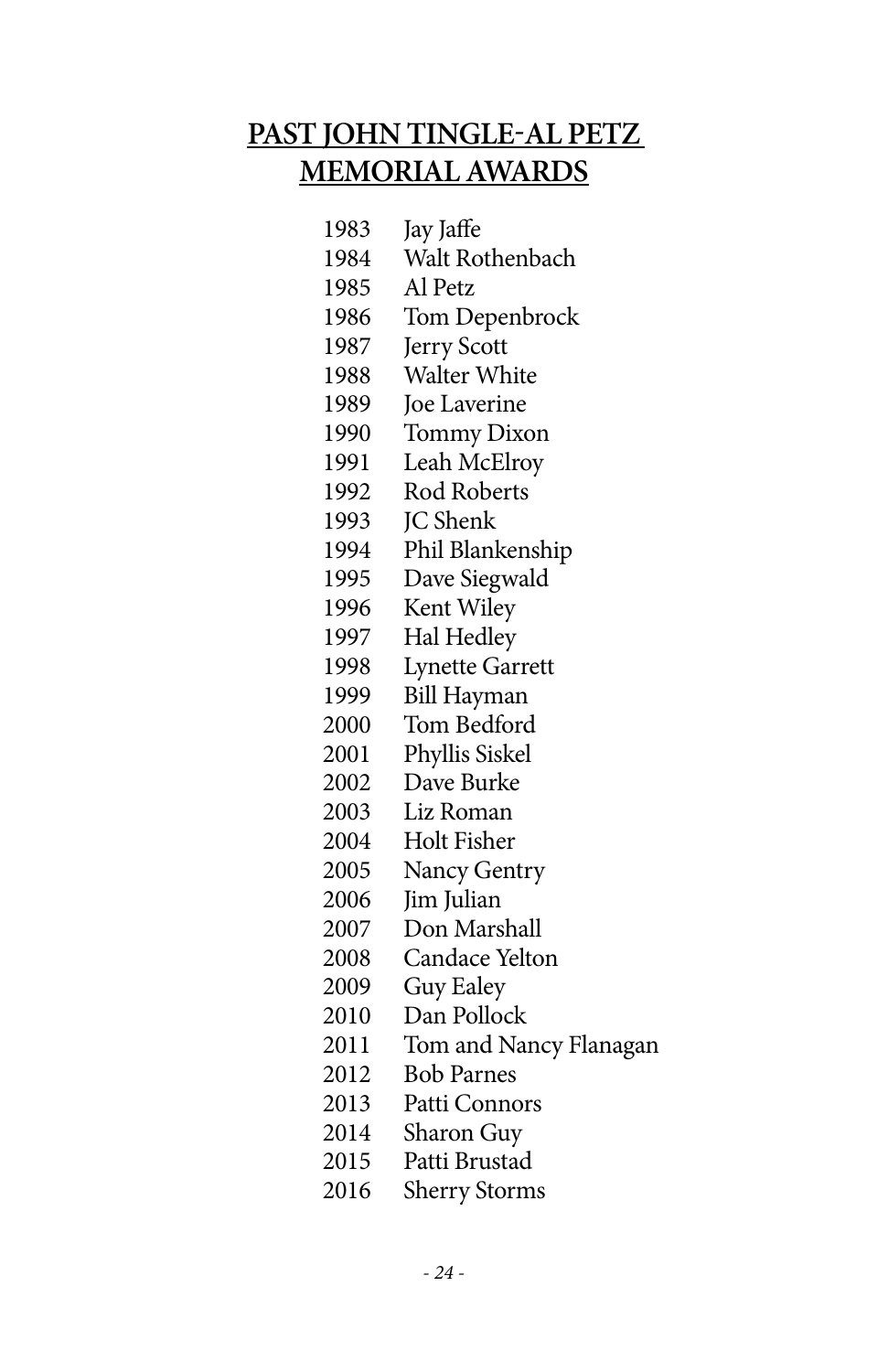# **BILL'S BEERRUN RACE DIRECTORS**

- 1989 Bill Menard
- 1990 Bill Menard
- Helene Brue
- Helene Brue
- Tom Bedford
- Tim Paradiso
- Kathy Ripley
- Kathy Ripley
- Tom Bedford
- Howard Kessler
- Tom Bedford
- Tom Bedford
- Jim Julian and Lynn Norring
- Lisa West and Nancy Downs
- Lisa West and Nancy Downs
- Lisa West and Nancy Downs
- 2005 Sheri Weinstein and Harriet van Elburg
- Jim Julian and Sharon Guy
- Nancy Flanagan and Tom Flanagan
- 2008 Dave Bertrand and Nancy Curtis
- Patti Brustad and Jen Robertson
- Patti Brustad and Nancy Flanagan
- Lindsay Groover and Nancy Taylor
- Lindsay Groover and Tom Flanagan
- Nancy Flanagan
- Liz Moneymaker and Mike Shaughnessy
- Liz Moneymaker and Kimmy Collister-Sterns
- Kimmy Collister-Sterns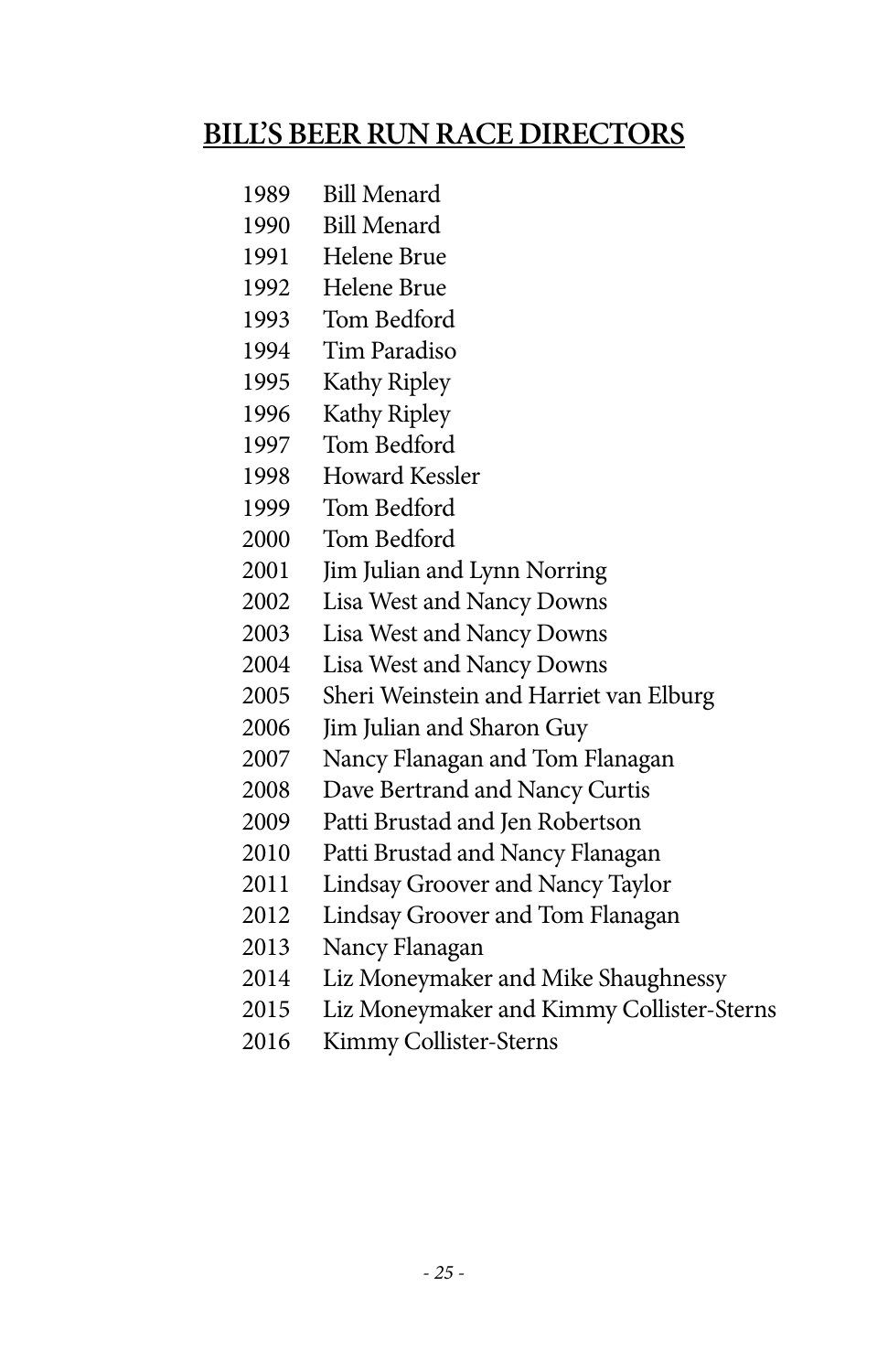#### **LIFETIME MEMBERSHIP STATUS**

Bill O'Brien at age 86 Walter White at age 85 Nat Heard at age 93 Barb Keddie at age 83 Don Marshall at age 82 Ray Grills at age 96 Walter Rothenback at age 68 Charlie Finocchiaro at age 81 Joe Shih at age 87 Bill Menard at age 62 Tom Depenbrock at age 82 Kent Wiley at age 81 Dave Siegwald at age 71 Rod Roberts at age 76 Tommy Dixon at age 81 Jack Knuese at age 78